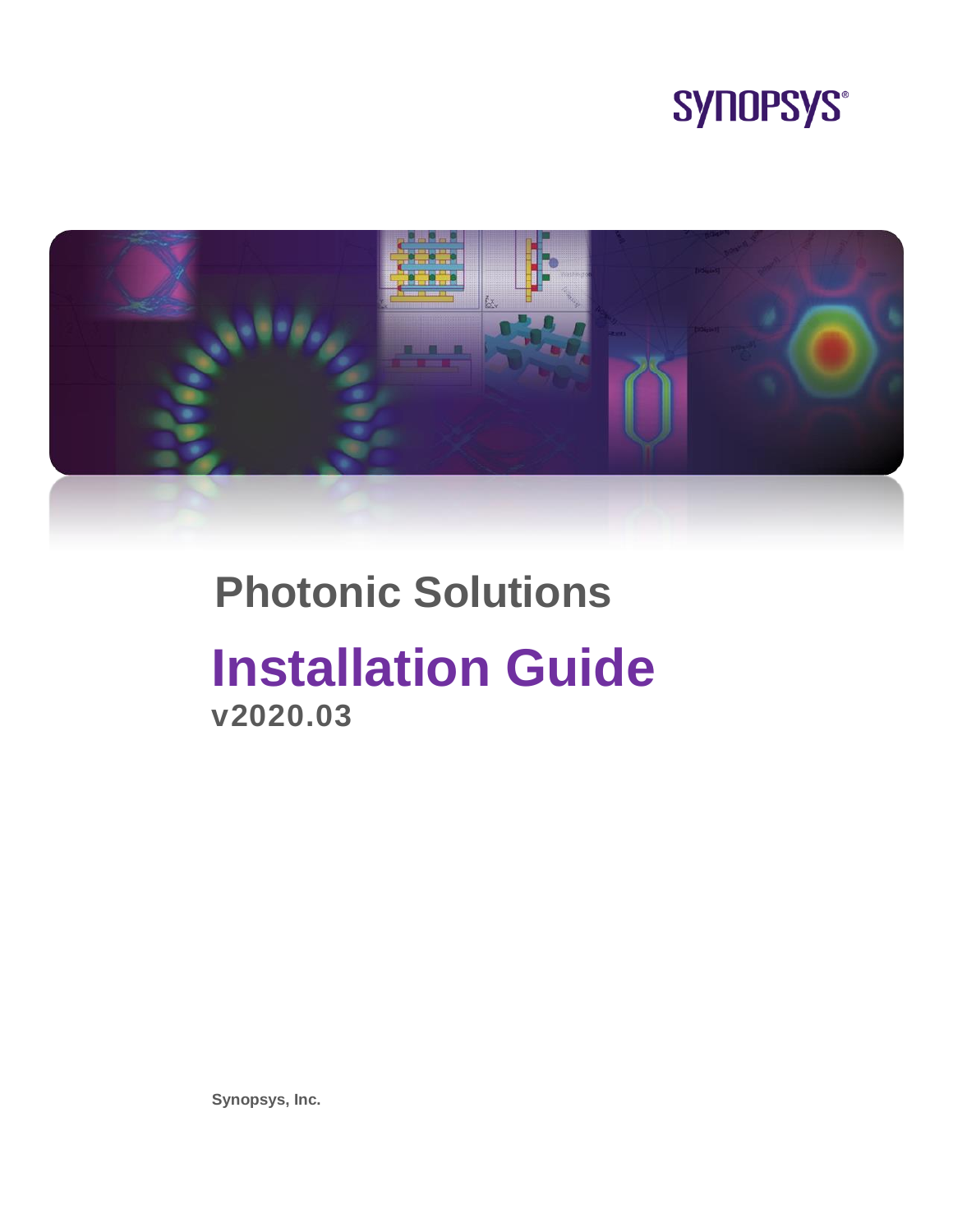### **Copyright Notice and Proprietary Information**

Copyright © 2020 Synopsys, Inc. All rights reserved. This software and documentation contain confidential and proprietary information that is the property of Synopsys, Inc. The software and documentation are furnished under a license agreement and may be used or copied only in accordance with the terms of the license agreement. No part of the software and documentation may be reproduced, transmitted, or translated, in any form or by any means, electronic, mechanical, manual, optical, or otherwise, without prior written permission of Synopsys, Inc., or as expressly provided by the license agreement.

#### **Right to Copy Documentation**

The license agreement with Synopsys permits licensee to make copies of the documentation for its internal use only. Each copy shall include all copyrights, trademarks, service marks, and proprietary rights notices, if any. Licensee must assign sequential numbers to all copies. These copies shall contain the following legend on the cover page:

> "This document is duplicated with the permission of Synopsys, Inc., for the exclusive use of and its employees. This is copy number

#### **Destination Control Statement**

All technical data contained in this publication is subject to the export control laws of the United States of America. Disclosure to nationals of other countries contrary to United States law is prohibited. It is the reader's responsibility to determine the applicable regulations and to comply with them.

#### **Disclaimer**

SYNOPSYS, INC., AND ITS LICENSORS MAKE NO WARRANTY OF ANY KIND, EXPRESS OR IMPLIED, WITH REGARD TO THIS MATERIAL, INCLUDING, BUT NOT LIMITED TO, THE IMPLIED WARRANTIES OF MERCHANTABILITY AND FITNESS FOR A PARTICULAR PURPOSE.

#### **Trademarks**

Synopsys' company and certain product names are trademarks of Synopsys, as set forth at:

[http://www.synopsys.com/Company/Pages/Trademarks.aspx.](http://www.synopsys.com/Company/Pages/Trademarks.aspx) All other product or company names may be trademarks of their respective owners.

#### **FOSS Notices**

Free and Open Source Software (FOSS) notices are located in the \readme subfolder of the RSoft installation folder.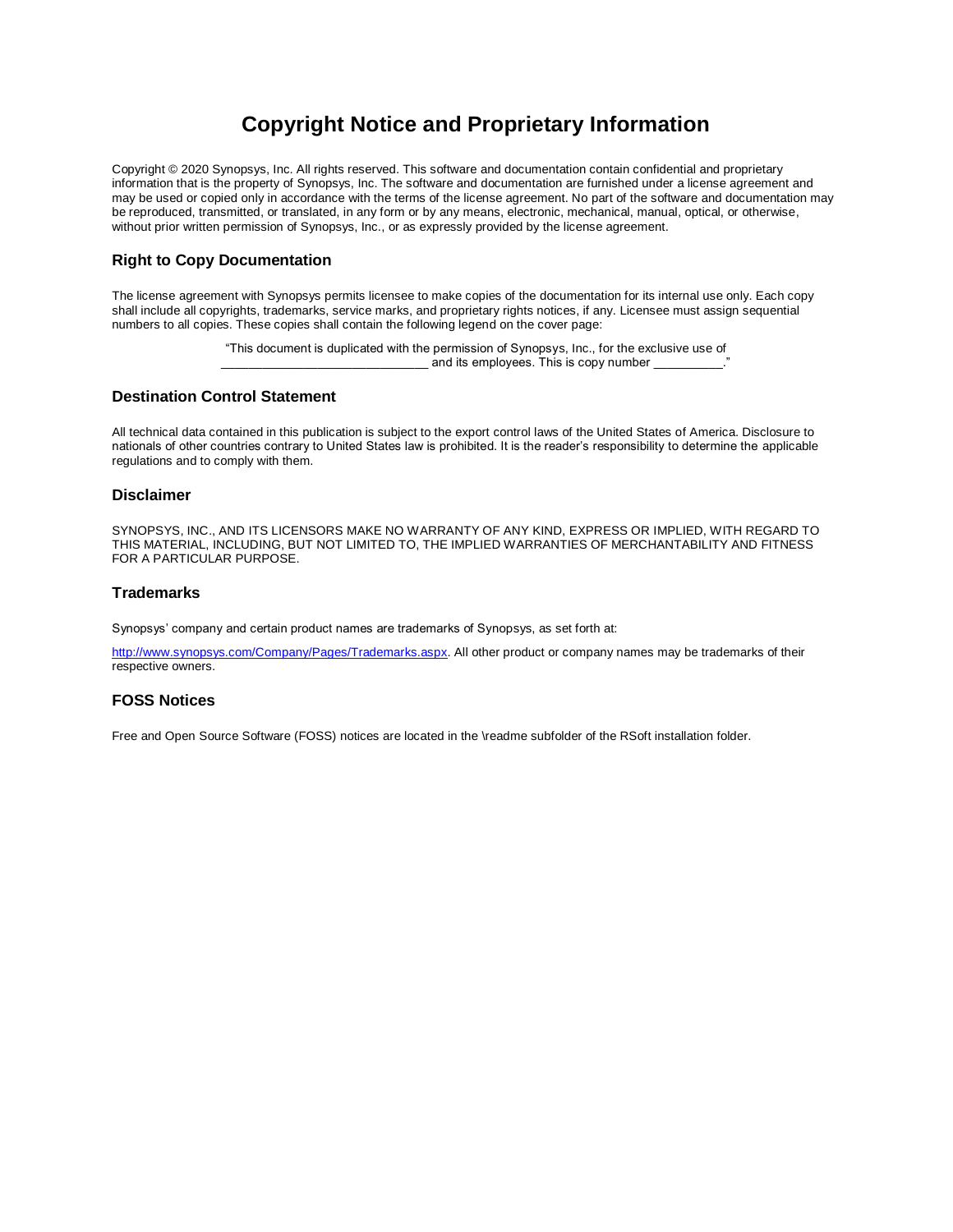# **Contents**

| 1 Windows Installation                                         |  |
|----------------------------------------------------------------|--|
|                                                                |  |
|                                                                |  |
|                                                                |  |
|                                                                |  |
|                                                                |  |
|                                                                |  |
|                                                                |  |
|                                                                |  |
|                                                                |  |
|                                                                |  |
| 1.G.4. Configuring Firewalls and Installing a Network License7 |  |
| 1.G.5. Installing or Updating the License Key File             |  |
|                                                                |  |
|                                                                |  |
|                                                                |  |
|                                                                |  |
|                                                                |  |

## **2 Linux Installation 13**

| o | ×.<br>v |
|---|---------|
|   | ۰.      |

| 2.F.1. Required Packages, Distribution-Specific Requirements, & |  |
|-----------------------------------------------------------------|--|
|                                                                 |  |
| 2.F.2. DOS Format RSoft *.ind & other text files 22             |  |
|                                                                 |  |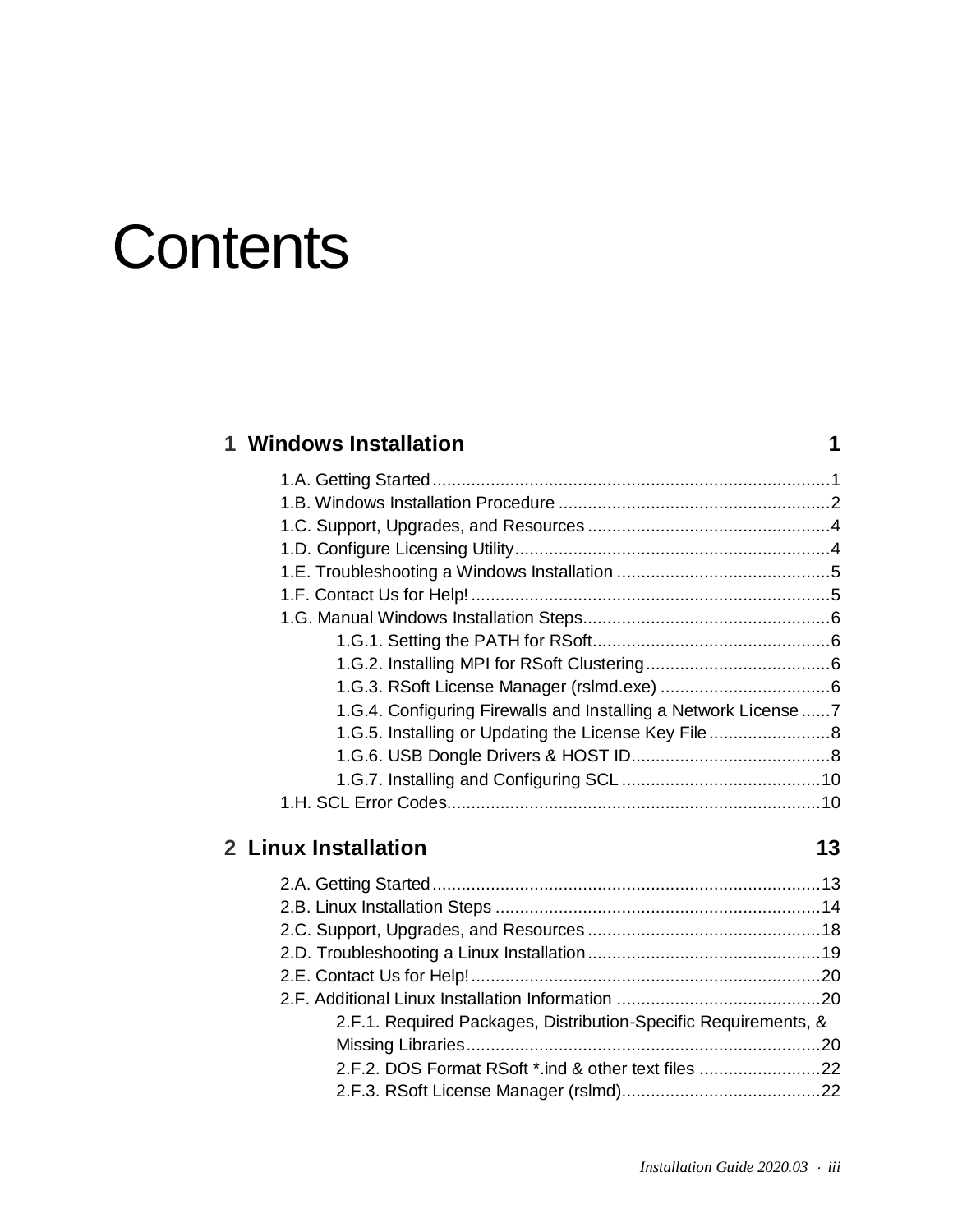| <b>3 Cluster Installation</b>                        | 29 |
|------------------------------------------------------|----|
|                                                      |    |
| 3.B. Configuring and Testing a FullWAVE Cluster 30   |    |
|                                                      |    |
| 3.B.2. Configuring and Testing a Networked Cluster30 |    |
| 4 Uninstalling RSoft Tools                           | 35 |
|                                                      |    |
|                                                      |    |
|                                                      |    |
|                                                      |    |
|                                                      |    |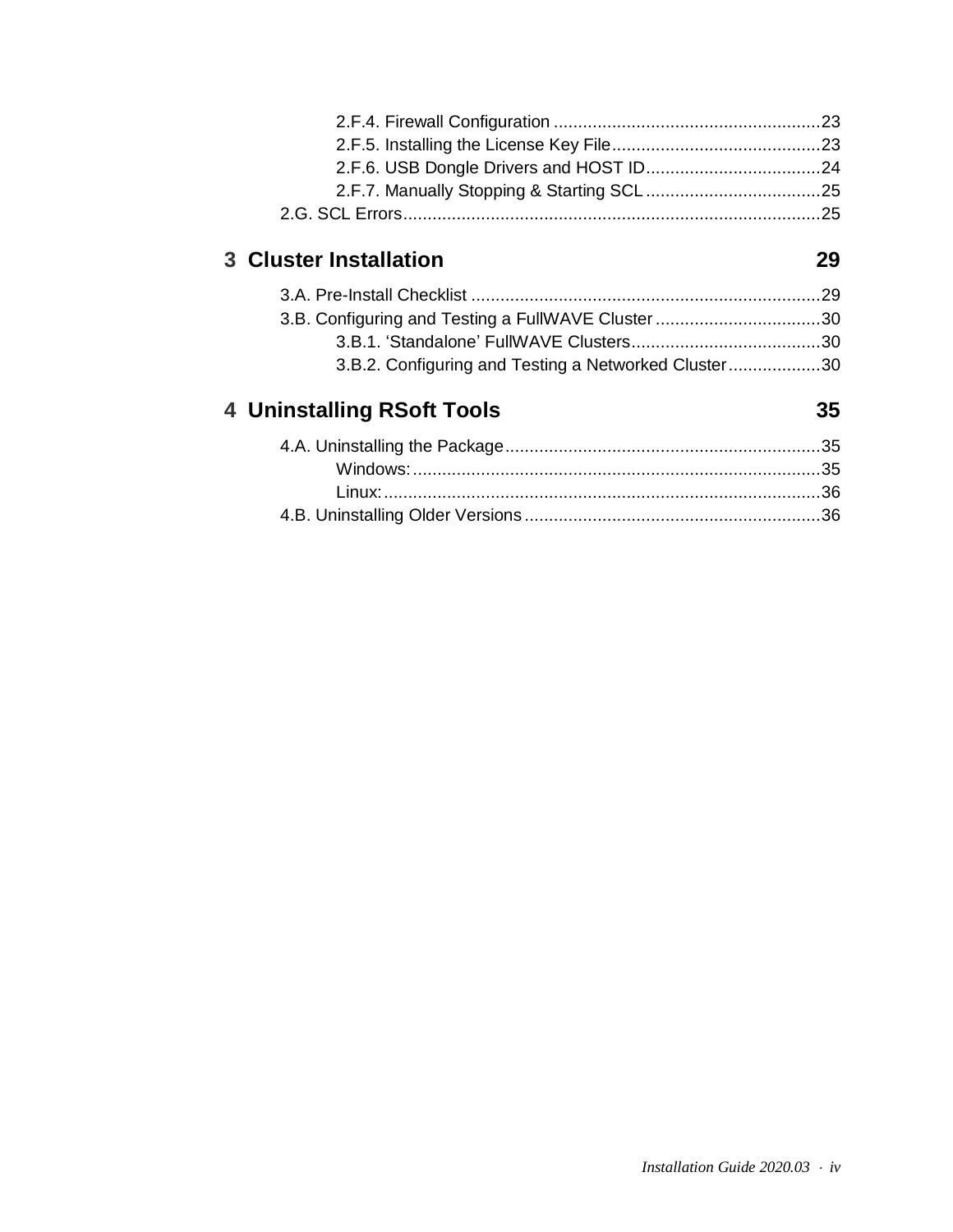# Windows Installation

<span id="page-4-0"></span>This chapter describes the Windows installation for Synopsys' Photonic Solutions.

# **1.A. Getting Started**

You will need these items to install Synopsys' Photonic Solutions on a Windows system:

- **Installer:** There are three toolsets; depending on the products you will use you may install one, two, or all three:
	- **RSoft Photonic Device Tools**, contains FullWAVE FDTD, BeamPROP BPM, DiffractMOD RCWA, FemSIM FEM, BandSOLVE, GratingMOD, the RSoft CAD, LaserMOD, and various utilities and options
	- **Photonic System Tools**, contains OptSim and ModeSYS
	- **PIC Design Suite**, contains OptSim Circuit and OptoDesigner

The required licensing program (Synopsys Common Licensing, or SCL) is included with all installers. Multiple toolsets can be installed in any order. Note that you need to install both the 'System' and 'OptoDesigner' installer for the PIC Design Suite.

- **License Key File:** This file corresponds to your license and is not needed when installing a network license on a client machine.
- **USB Dongle:** Purchased licenses require a USB dongle that corresponds to your license. For network installations the dongle should be attached to the server machine.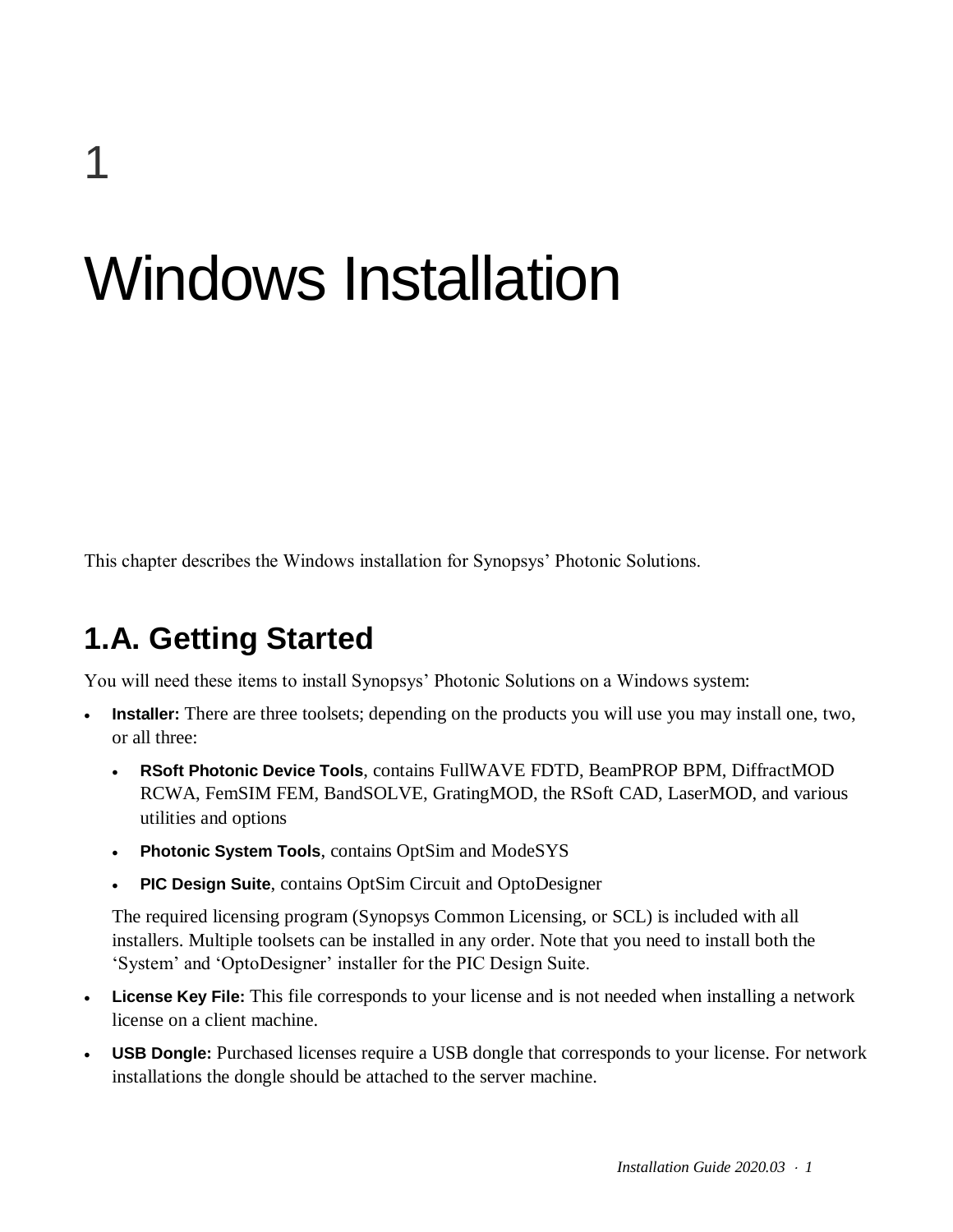# **How to Get the Installation Items:**

- **Evaluators** will receive instructions via email.
- **Customers who have purchased directly from Synopsys** should create a SolvNetPlus account to download installation files as well as License Key Files at [http://solvnetplus.synopsys.com/.](http://solvnetplus.synopsys.com/) Contact us at photonics support@synopsys.com if you need assistance.
- **Customers who have purchased through a Distributor** will get these items via their distributor. See <https://www.synopsys.com/optical-solutions/support/support-global-contacts.html> for a current list of distributors.

# **System Requirements and Upgrade Notes:**

See<https://www.synopsys.com/photonic-solutions/product-system-requirements.html> for a current list of supported systems. Note the following about upgrading:

- *Valid Maintenance Contract Required:* Don't upgrade unless you have a valid maintenance contract as you may lose your installed version.
- *Backup*: Though not required, it is recommended to create a backup copy of the existing installation directory (do not simply rename it).

# **1.B. Windows Installation Procedure**

Once you have gathered all the items listed in **Section 1.A**, log in as Administrator and double-click the installer. Multiple toolsets can be installed in any order.

If installing OptoDesigner with CodeMeter-based licensing, please follow the instructions here: [https://opticsportal.synopsys.com/optodesigner/Manuals/User\\_manual\\_install.pdf](https://opticsportal.synopsys.com/optodesigner/Manuals/User_manual_install.pdf)

Follow the steps in the setup wizard to complete the installation. If required, you will be prompted to plug in the USB dongle after the drivers have been installed.

For most cases the default options are sufficient, here are more details about some options.

**Installation Directory**

The default installation directory is preferred; you must use the same directory if installing multiple suites.

- **License Type Setup**
	- *Nodelocked* licenses are standalone software copies that are used on one computer.
	- *Network (Server)* licenses are floating licenses installed on the Network License Server.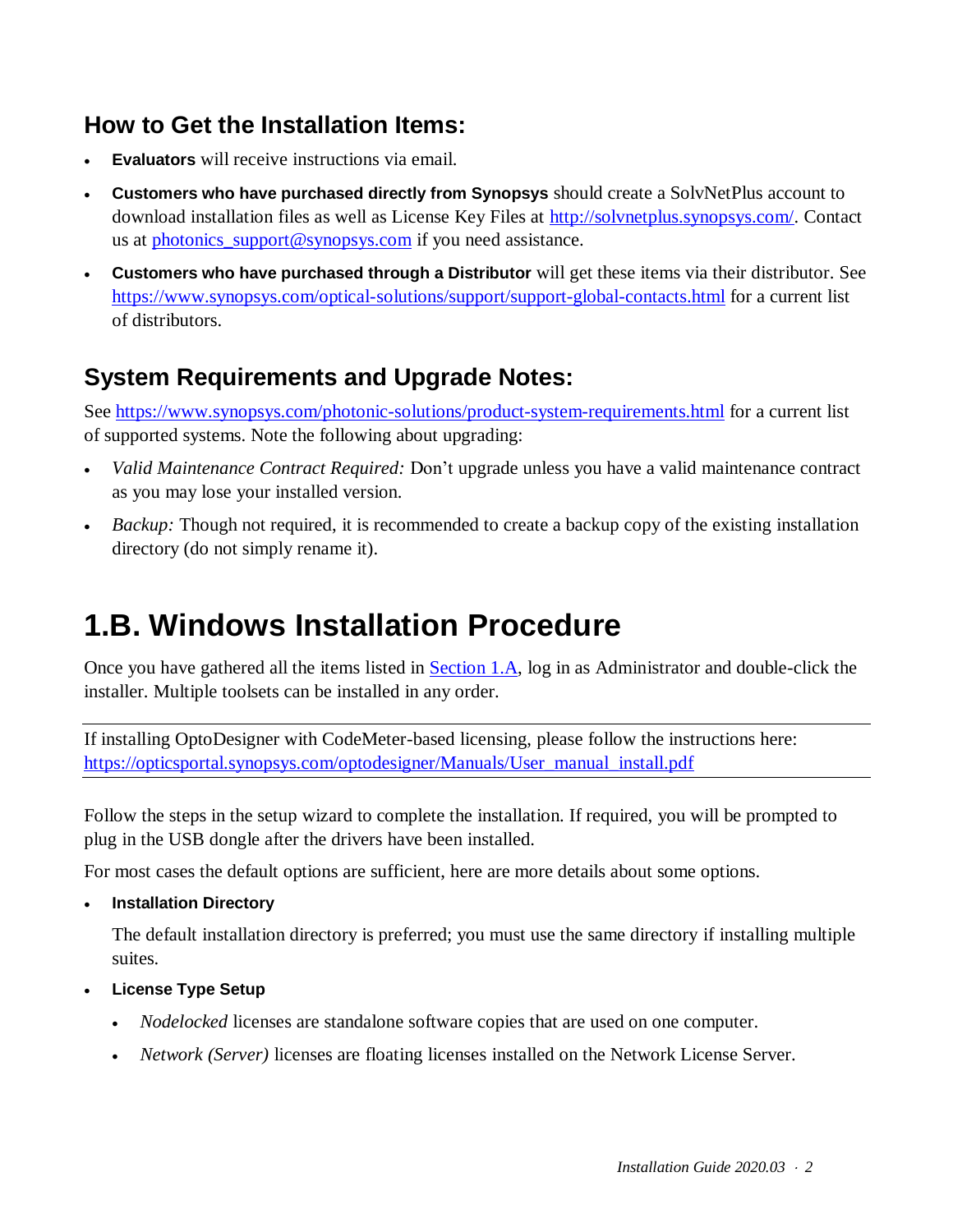- *Network (Client)* licenses are floating licenses installed on client computers. You will be prompted to enter the name or IP address of the Network License Server.
- **Select License Key File**

You can leave this blank if updating and a new license key file is not needed (if the installed and new versions have the same first two numbers, i.e., 2020.03 and 2020.03-1). You can install a new license key file after installation via the Configure Licensing Utility described in [Section 1.D.](#page-7-0)

**Select SCL Installer**

We recommend using the included SCL version that has been automatically selected. You may leave this blank, the installer will automatically use the recommended SCL version.

# **Running the Software**

Once installed, you can open the software via the Start Menu or shortcuts on the desktop:

Note: You can only run software that you have a valid license for. If the software does not start, see [Section 1.E](#page-8-0) for troubleshooting help and/or contact us as described in [Section 1.F.](#page-8-1)

### **PIC Design Suite:**

The PIC Design Suite includes OptoDesigner and OptSim Circuit:

- **OptSim Circuit:** The OptSim shortcut will open the OptSim CAD, the main control program for OptSim Circuit.
- **OptoDesigner:** There be two OptoDesigner shortcuts on your desktop: The OptoDesigner shortcut uses SCL-based licensing, the OptoDesigner – CodeMeter shortcut starts OptoDesigner with CodeMeter-based licensing. See note below to help determine which license you have. When first opening OptoDesigner you may need to enter the license server details. For example, if using port 27020 (the default) and a license server named od scl server, set to 27020@od scl server. You should see green boxes next to the features you have a license for. You can enter this dialog later by selecting Options/License from the top OptoDesigner menu.

### **Photonic System Tools:**

 The OptSim shortcut will open the OptSim CAD, the main control program for OptSim and ModeSYS.

### **RSoft Photonic Device Tools:**

- The RSoft CAD Layout shortcut will open the RSoft CAD, the main control program for the passive device simulators such as FullWAVE FDTD, BeamPROP BPM, DiffractMOD RCWA, FemSIM FEM, GratingMOD, and BandSOLVE.
- The LaserMOD shortcut will open the LaserMOD software.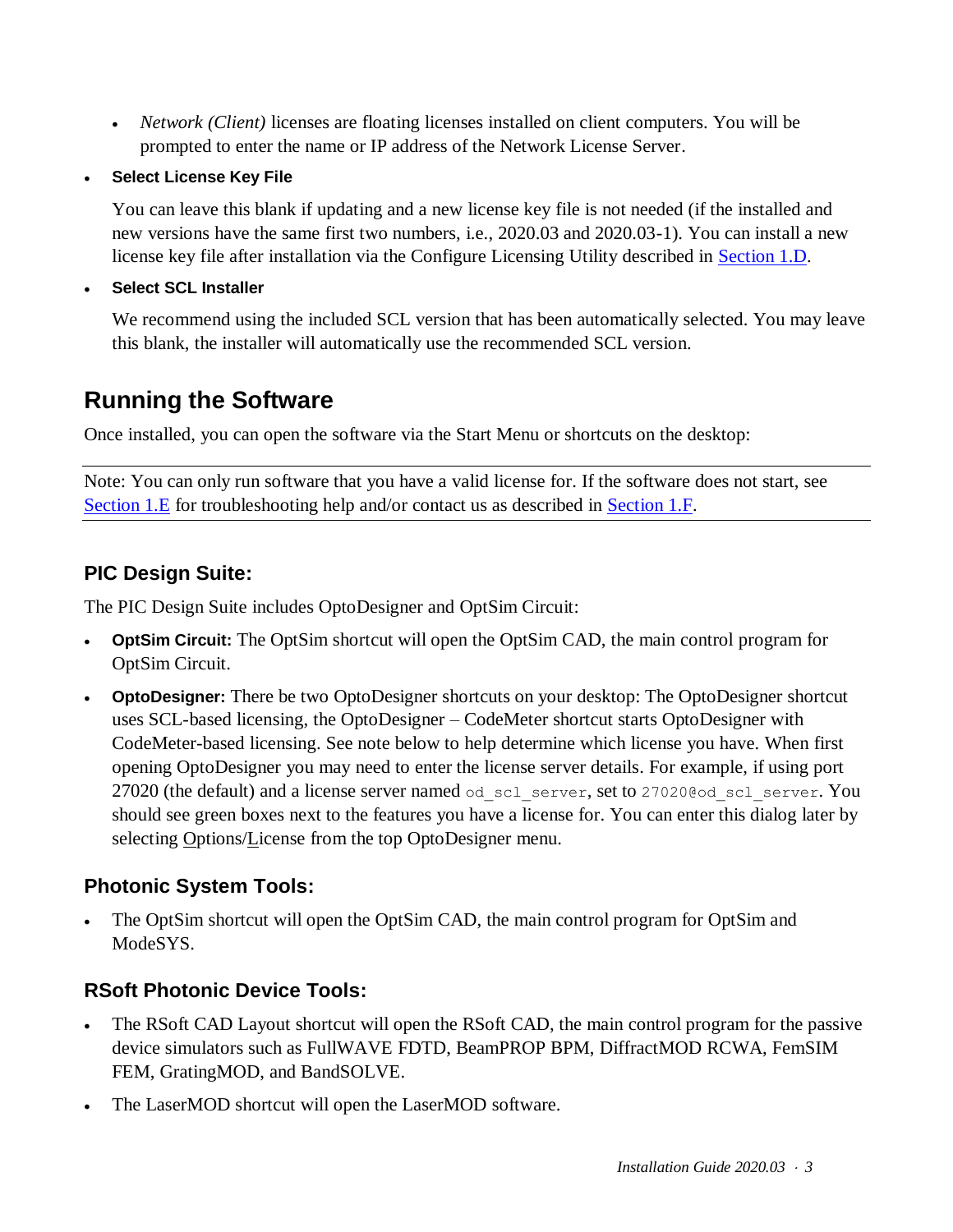# **1.C. Support, Upgrades, and Resources**

The software typically has one year of maintenance, including support, updates, and resources.

*Technical Support & Product Updates.*

Technical support is handled by Synopsys [\(photonics\\_support@synopsys.com\)](mailto:photonics_support@synopsys.com), except in countries where we have international representatives. For information about support or for product updates, go to: [https://www.synopsys.com/photonic-solutions/support.html.](https://www.synopsys.com/photonic-solutions/support.html)

*Product Manuals and README Files*

Manuals can be accessed via menus and toolbar buttons in each program. For the RSoft tools, online help files are in the \help subdirectory; printable PDF versions are in the \docs subdirectory, and README files are in the \readme subdirectory and contain the latest information about new or improved features and options.

*Example Design and Tutorial Files*

The RSoft software comes with an extensive set of examples and tutorial files in the  $\zeta$ subdirectory. It is recommended to back up this directory as it is easy to accidentally overwrite these files when experimenting. See the OptoDesigner manual for details about OptoDesigner examples.

*Resources on the Web*

You can go to our website [\(https://www.synopsys.com/photonic-solutions.html\)](https://www.synopsys.com/photonic-solutions.html) for additional product resources, such as how to contact technical support, the latest product news, and more.

We also provide a Customer Support Portal exclusively for our users. The portal includes extensive resources to help users become even more productive: including training materials, user group presentations, links to Webinar recordings, example models, and more. The portal can be accessed at [https://opticsportal.synopsys.com.](https://opticsportal.synopsys.com/)

# <span id="page-7-0"></span>**1.D. Configure Licensing Utility**

The Configure Licensing utility can be used to easily change licensing options after installation. To open it, select **Configure Licensing** from the Start Menu. This utility can be used for the following functions (you will need admin rights):

- **Restarting SCL:** Simply click **Next** for all screens.
- **Installing a New License Key File:** Select the new license key file in the appropriate screen; click **Next** for other screens.
- **Installing a New Version of SCL:** Select the new SCL installer in the appropriate screen; click **Next** for other screens. Note this should only be done at the direction of the support team.
- **Changing License Type:** Select the new license mode (nodelocked, network server, or network client). Enter any new network information required; click **Next** for other screens.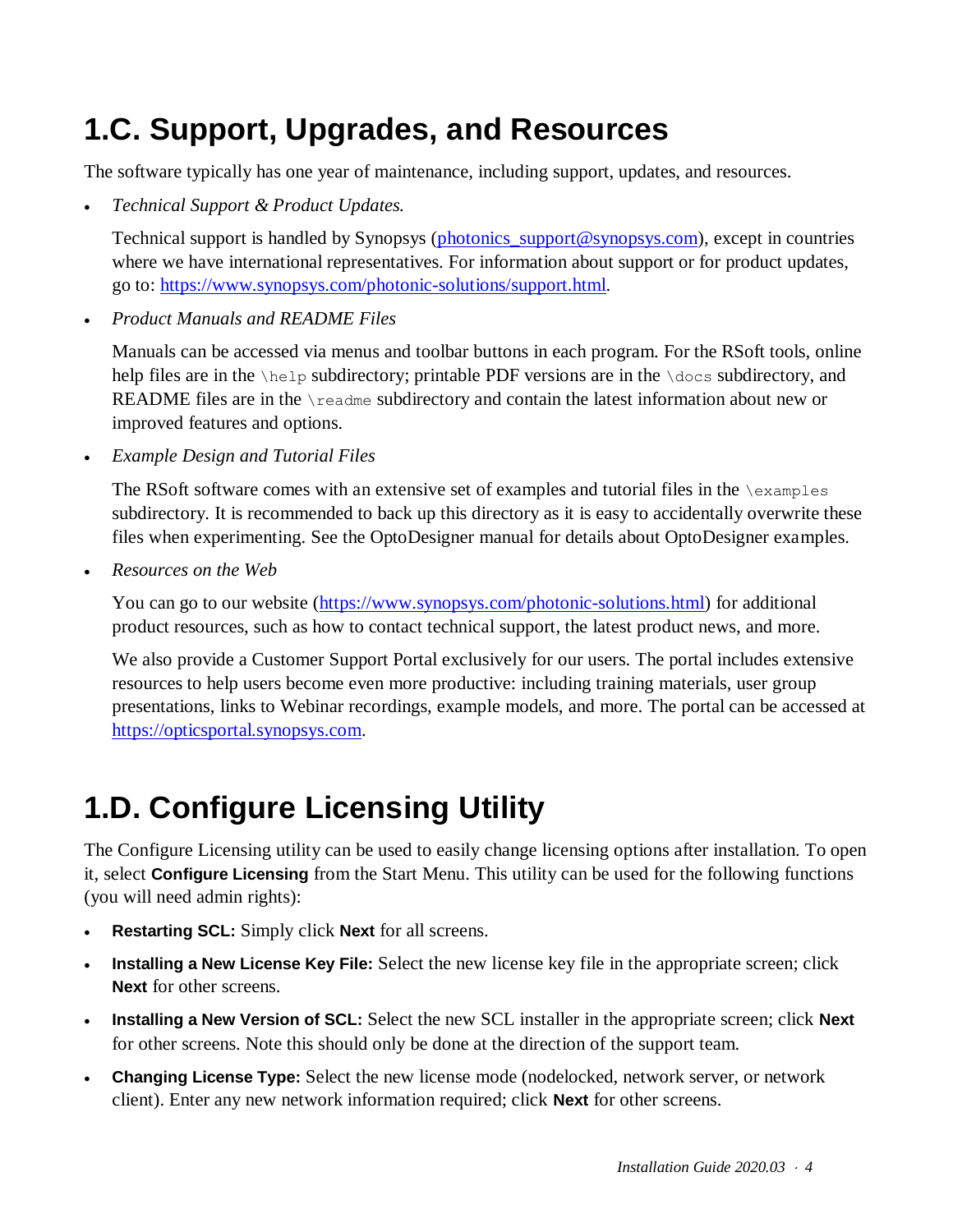# <span id="page-8-0"></span>**1.E. Troubleshooting a Windows Installation**

If you have followed the installation procedure above and one or more steps were unsuccessful, or if you get a licensing error when the software is opened, here is a list of basic things to check:

If you are unable to find a solution, please contact us as described in [Section 1.F.](#page-8-1)

- **Error Message:** Follow any instructions in the error message, particularly instructions about collecting data to email photonics  $\sup$  support@synopsys.com for additional help.
- **Check License Key File:** Make sure that you are using the correct license key file for your license. Use the Configure Licensing Utility [\(Section 1.D\)](#page-7-0) to install a new license key file.
- **Check USB Dongle:** For purchased licenses, make sure the USB dongle is plugged in, that the light in the dongle is continuously lit, and that Windows has recognized it. See [Section 1.G.6](#page-11-0) for more instructions.
- **SCL Server Not Running:** The Synopsys Common Licensing (SCL) package is required to use the RSoft or OptoDesigner software. If the SCL server is not running you will be instructed to restart it via the Configure Licensing Utility [\(Section 1.D\)](#page-7-0). If this fails, there may be a problem with SCL configuration. Contact us as described in [Section 1.F.](#page-8-1)
- **Check Flexlog:** The *licenses* flexlog.txt file can contain useful information to help solve installation problems. Some things to look for are:
	- If the flexlog is not present, or if the timestamps in the file are old, SCL is not running correctly. Contact us as described in [Section 1.F.](#page-8-1)
	- If the USB dongle is not recognized or if it does not match the license file, you will get a -97 SCL error message and the flexlog will contain a message like 'SERVER line says XXXX, hostid is...'. See [Section 1.G.6](#page-11-0) for further instructions.
- **Firewalls & Antivirus/Security Software:** Ensure firewall(s) are opened as described in [Section](#page-10-0)  [1.G.4.](#page-10-0) Note firewall issues can occur for both Nodelocked and Network licenses.

# <span id="page-8-1"></span>**1.F. Contact Us for Help!**

Contact support for help with installing Photonics Solutions products by emailing [photonics\\_support@synopsys.com;](mailto:photonics_support@synopsys.com) if you have obtained the software through a distributor, contact your distributor. See<https://www.synopsys.com/optical-solutions/support/support-global-contacts.html> for a list of current distributors. Please provide a description and screenshot of the problem, as well as a copy of the flexlog.txt, rsoft.lic, and rslmdlog.txt files (all in \licenses) if applicable.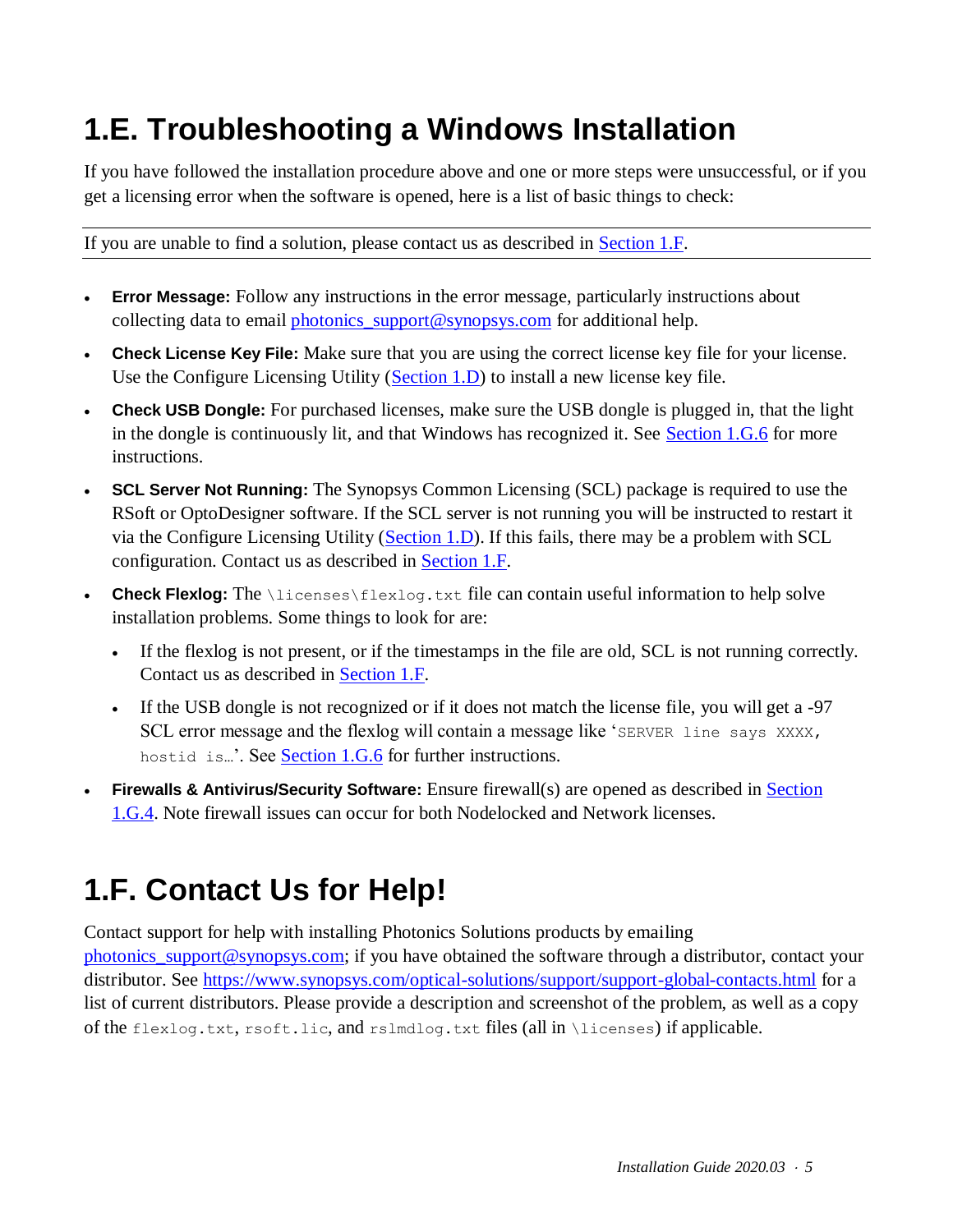# **1.G. Manual Windows Installation Steps**

These steps are automatically performed by the RSoft installer, OptoDesigner licensing installer, and/or the Configure Licensing Utility. You should only manually perform these steps if needed.

# **1.G.1. Setting the PATH for RSoft**

The bin directory  $(C:\Synospys\Phi(solutions\XXXXX)\RSoft\binom{bin}{s}$  of the by default, where XXXX.XX is the version number) must be in the systems' PATH. Contact your IT Department to assist you in modifying the PATH. Note that the installer does this by adding this to the PATH:

```
%PHOTONIC_SOLUTIONS_ROOT%\%PHOTONIC_SOLUTIONS_VERSION%\RSoft\bin
```
where PHOTONIC SOLUTIONS ROOT is set to the installation root directory

(C:\Synopsys\PhotonicSolutions by default) and PHOTONIC\_SOLUTIONS\_VERSION is set the version number. To change versions, simply change the PHOTONIC SOLUTIONS VERSION variable.

# <span id="page-9-0"></span>**1.G.2. Installing MPI for RSoft Clustering**

To manually install MPICH2 which is required for clustering, log on as administrator, open a Command Prompt (DOS window), and type the command:

smpd –install

Additional configuration steps are required for network clustering. See [Chapter 3.](#page-32-0)

# **1.G.3. RSoft License Manager (rslmd.exe)**

The RSoft License Manager (rslmd.exe) is required for all installations. To manually install it, log on as administrator, open a Command Prompt (DOS window), and type the command:

```
rslmd –install
```
The rslmd process runs as a Windows service. Other options are:

```
options:
    -? or -help prints this message
    -install installs the service (Windows only)
   -remove removes the service (Windows only)
-start starts the server as a background process
 -stop stops the currently running server
-restart crestarts the currently running server
   -restartall restarts both rslmd and rslmgrd (i.e. LMGRD)
    -status lists the running programs
    -version displays the local and server version
```
The rslmd program keeps a log (\licenses\rslmdlog.txt), which may contain useful information for debugging licensing problems.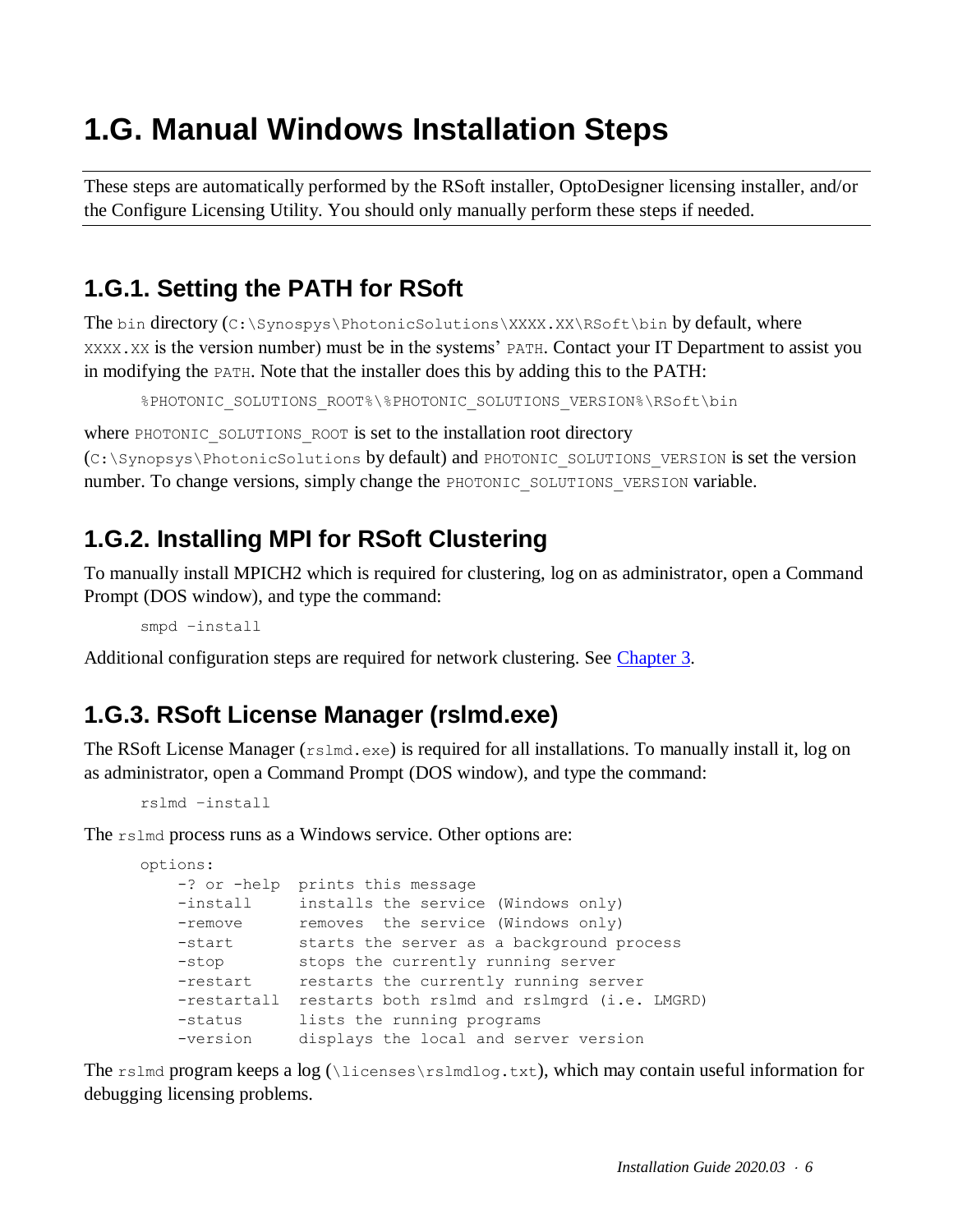# <span id="page-10-0"></span>**1.G.4. Configuring Firewalls and Installing a Network License**

Firewalls may need to be configured for the software to function (for both nodelocked and network licenses), and, for network licenses, client machines need to be pointed to the server machine.

### **Pointing Client Machines to the Server**

#### RSoft:

When using a Network license the environment variable RSLM\_SERVER must be set to the network name or IP address of the Network License Server. This must be done on the Network License Server and on all network clients; contact your IT department to assist you in adding environment variables. This variable must either be set system-wide or for all user accounts that will use the software. When using a nodelocked license, this variable does not need to be set and a default value of localhost is assumed.

#### OptoDesigner:

When first opening OptoDesigner you may need to enter the license server details. For example, if using port 27020 (the default) and a license server named od scl server, set to 27020@od scl server. You should see green boxes next to the features you have a license for. You can enter this dialog later by selecting Options/License from the top OptoDesigner menu.

### **Configuring Firewalls**

Firewall(s) must be configured to allow the RSoft License Manager ( $rslmd.exe$ ) to communicate via port 8988, and the SCL Server (lmgrd.exe and snpslmd.exe) to communicate on port 27020 by default. Note that SCL uses another 'vendor' port which is set by the Photonics Solutions installer to 27021 by default. If you get an error such as a -96 SCL error, make sure both ports are open in any firewalls.

### **Using a Custom SCL Port for the RSoft Tools**

While it is recommended to use the default SCL port (27020), another port can be used if necessary. To do this, create a text file named rslmd.ini in the <lic\_dir> folder with the following content:

```
[RSLMD]
snpslmd_license_file=27020@localhost
```
where the <lic\_dir> folder is c:\Synopsys\PhotonicSolutions\YYYY.MM\RSoft\licenses by default. Changing the port in this file will change the SCL port used, be sure to leave localhost. Note that you will also must change the port on the 'SERVER' line in the license key file as well. The vendor port is set to 27021 by default but can be changed on the VENDOR line in the license file. You will have to restart SCL to make any changes take effect.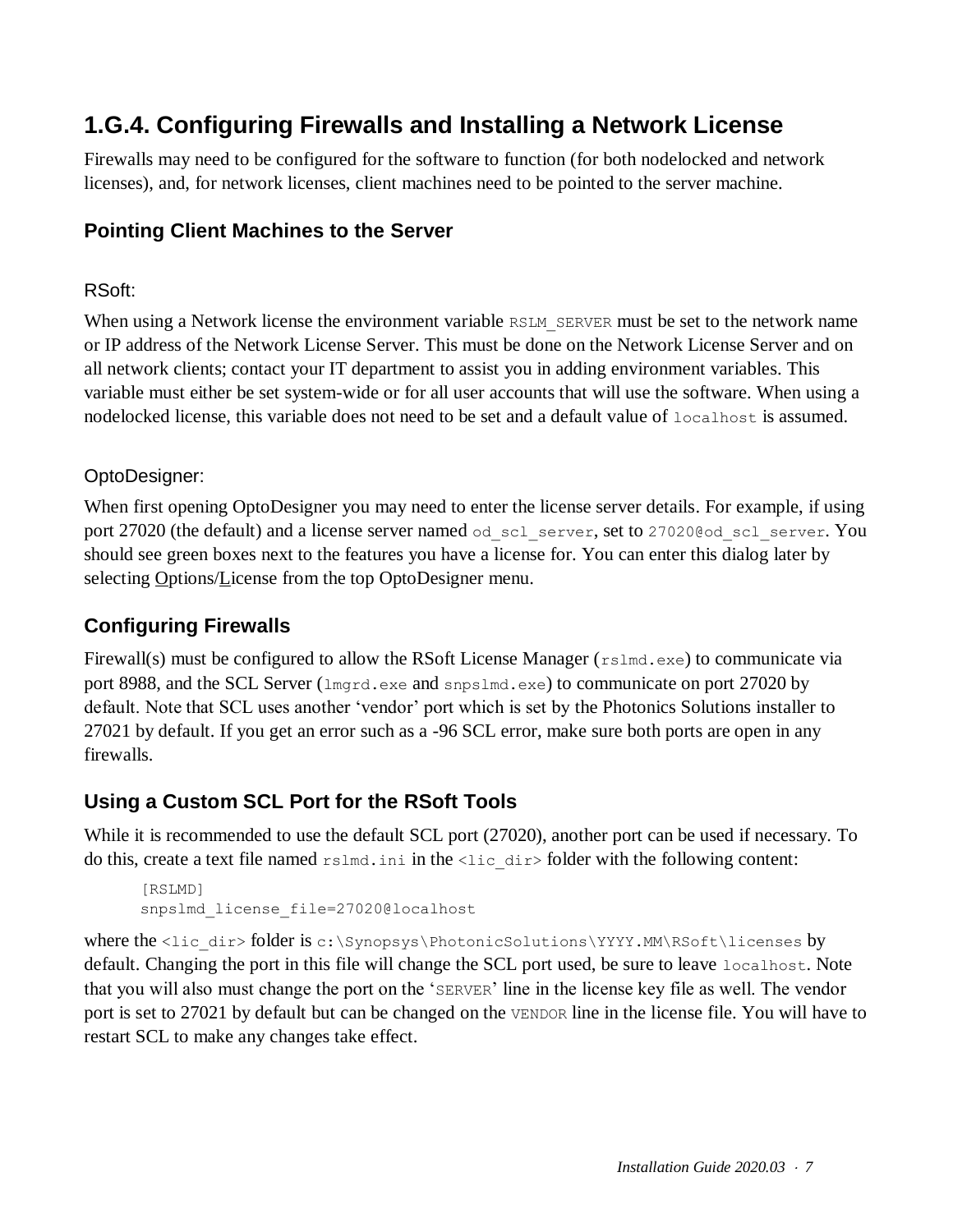# **1.G.5. Installing or Updating the License Key File**

License key files can be installed via the installer or the Configure Licensing Utility [\(Section 1.D\)](#page-7-0). License key files are not needed when installing on network client. For additional help with SCL contact us as described in [Section 1.F.](#page-8-0)

A valid license key file is required to use the software. Note that license key files have start and end dates and will not work outside this range. See [Section 1.A](#page-4-0) for details about obtaining license key files.

### **Using rsfixlic to Install or Update a License Key File**

Open a command prompt (DOS window), move to the directory which contains the unedited license key file, and type this command:

```
rsfixlic [options] <file> <lic_dir>\rsoft.lic
```
where  $\langle$  files is the unedited license key file and  $\langle$ lic dir $\rangle$  is the installation directory (c:\Synopsys\PhotonicSolutions\YYYY.MM\RSoft\licenses by default). After installing a new license key file with rsfixlic you need to configure and restart SCL with the Configure Licensing Utility [\(Section 1.D\)](#page-7-0).

### **Manually Installing or Updating a License Key File**

To edit a license key file by hand, open it in a text editor and make the following changes:

- Change 'hostname1' on the line that begins with 'SERVER' to the name of the computer where the license key file will be installed.
- Make sure the port (after the Host ID) on the 'SERVER' line is set to 27020.
- Change 'path/to/snpslmd' on the line that begins with 'VENDOR' to 'snpslmd'.
- Optional: you can set the vendor port by adding it to the end of the line that begins with 'VENDOR'. The syntax for this line is 'VENDOR snpslmd snpslmd port=27021'.

Save a copy of the edited file in the licenses directory with the name rsoft.lic, and configure and restart SCL with the Configure Licensing Utility [\(Section 1.D\)](#page-7-0).

# <span id="page-11-0"></span>**1.G.6. USB Dongle Drivers & HOST ID**

The USB dongle driver is installed by the installer. Also, in most cases, Windows will automatically locate an appropriate driver for the USB Dongle via Windows Update (requires internet access) when it is first plugged into the computer.

For CodeMeter dongles, see:

[https://opticsportal.synopsys.com/optodesigner/Manuals/User\\_manual\\_install.pdf.](https://opticsportal.synopsys.com/optodesigner/Manuals/User_manual_install.pdf) Contact us [\(Section](#page-8-1)  [1.F\)](#page-8-1) for additional help with USB dongle issues.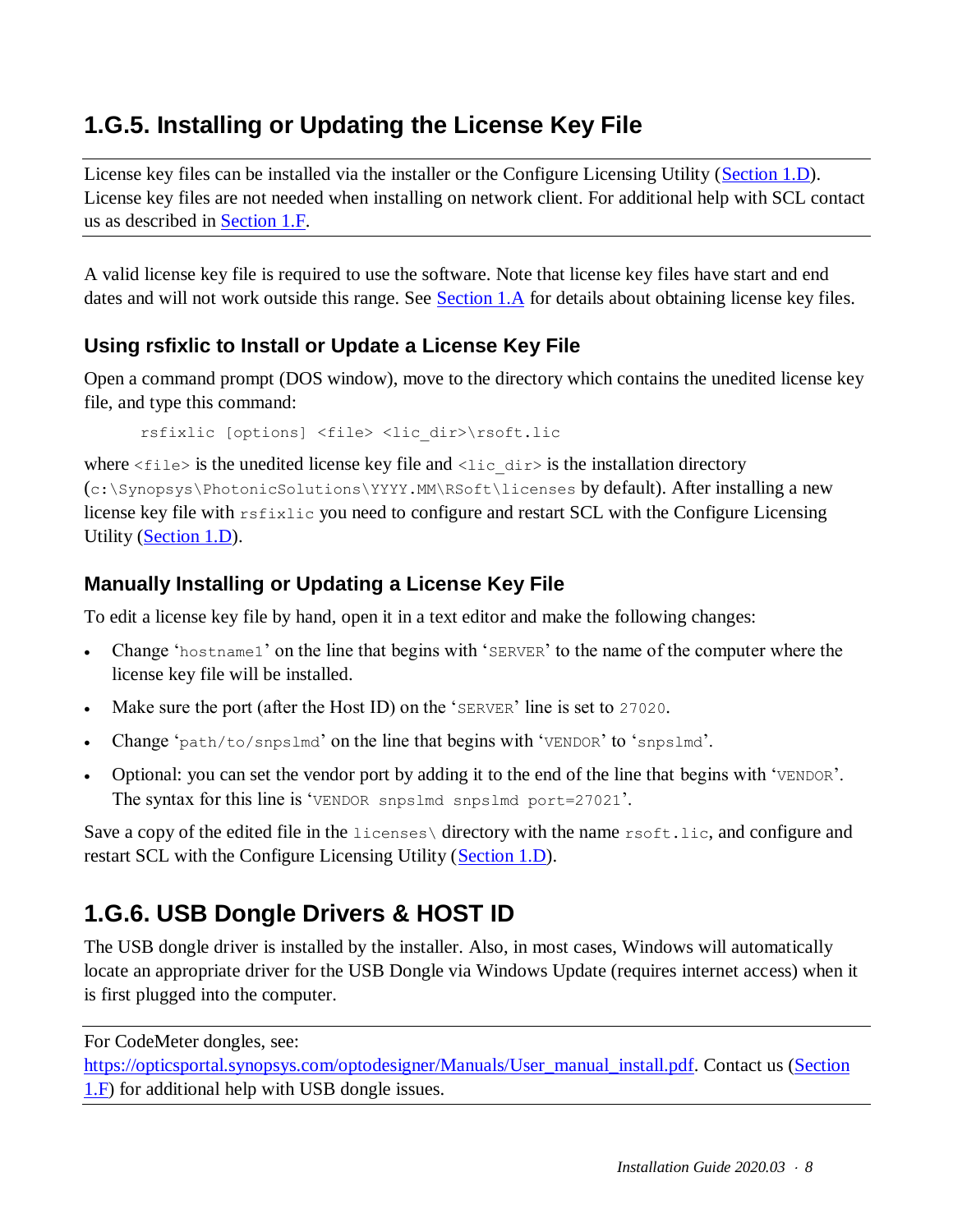### **Dongle Issue Symptoms**

If your license requires a dongle and the correct USB dongle is not recognized, you will get a -97 SCL error message and the flexlog (licenses\flexlog.txt) contains a message like 'SERVER line says XXXXX, hostid is…' (where XXXXX is your actual Host ID).

You can check that the dongle is working correctly by using the commands 'rslmd –rsoftid' (RSoft) dongles) or 'lmhostid –flexid' (FLEX dongles). Both commands will return the Host ID of the dongle which should match what is physically written on the side of the dongle. Note that the lmhostid command must be run from its location (c:\synopsys\scl\VVV\win32\bin\ by default, where VVV is the SCL version).

After fixing a dongle issue, use the Configure Licensing Utility to restart SCL [\(Section 1.D\)](#page-7-0).

### **What to Check**

- Make sure that the dongle is attached and that the red light inside the dongle is continuously lit. If it is not lit, try installing the dongle driver as described below or try another USB port. If the dongle is blinking, contact us as described in [Section 1.F.](#page-8-1)
- If using the software on a virtual machine, make sure that the emulation software is set so that the virtual machine sees the dongle attached to the parent machine.
- If using a FLEX dongle and you get a 'Can't get hostid of type 15  $\lceil$  ' error in the flexlog (licenses\flexlog.txt), install the SCL\_FLEXID9\_Installer.exe package as described below.
- Make sure the dongle driver is installed as described below.

### **Manually Installing Dongle Drivers**

For cases where you must manually install the USB dongle drivers, log on as Administrator, open a Command Prompt (DOS window), move to the hardlock subdirectory, and type the command:

```
haspdinst –install
```
If previous versions of the drivers were installed, use the command 'haspdinst –fremove' to uninstall them. You can check what driver version is installed with the 'haspdinst –info' command. If needed, you can download the latest driver from the manufacturer's website. Go to [http://www.safenet](http://www.safenet-inc.com/sentineldownloads/)[inc.com/sentineldownloads/](http://www.safenet-inc.com/sentineldownloads/) and select Sentinel HASP/LDK – Command Line Run-time Installer.

If manually installing the dongle drivers for a FLEX dongle the SCL\_FLEXID9\_Installer.exe package must be installed. This package can be found in the Synopsys/SCL folder in the Start Menu after SCL has been installed. Once the dongle drivers have been installed, you must configure and restart SCL with the Configure Licensing Utility [\(Section 1.D\)](#page-7-0).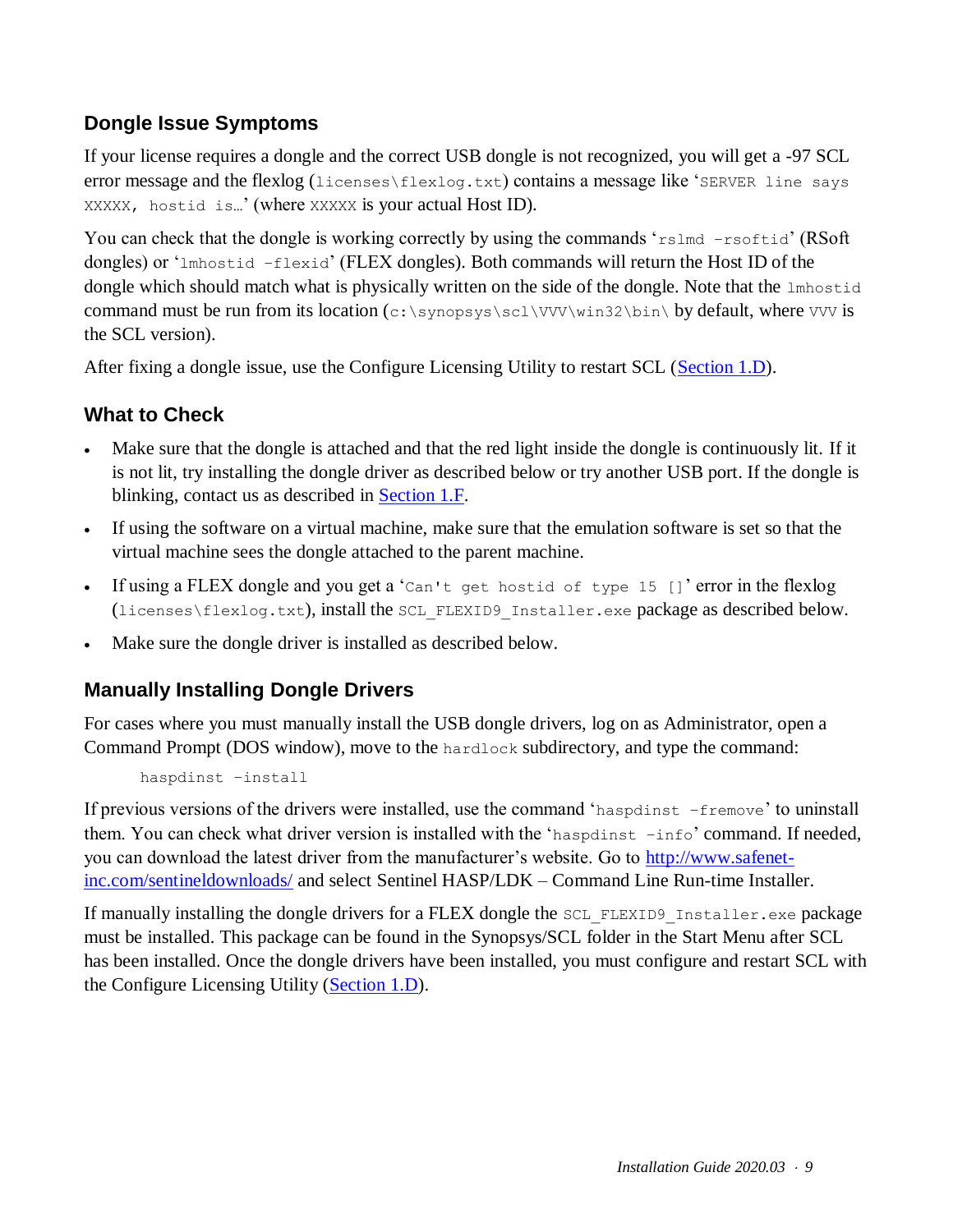# **1.G.7. Installing and Configuring SCL**

SCL is not required when installing network license on a client machine. For additional help with SCL contact us as described in [Section 1.F.](#page-8-0)

SCL (Synopsys Common Licensing) is required to run the software and is automatically installed and configured by the installer. It is recommended to use the Configure Licensing Utility [\(Section 1.D\)](#page-7-0) to manually install and configure SCL.

SCL can be manually restarted using the 'rslmgrd -restart' command. Other commands can be used to interact with the SCL server to install, stop, start, or remove the server. To see a complete list of options, use the command 'rslmgrd –help'.

# **1.H. SCL Error Codes**

SCL error codes indicate the type of error that has occurred. Additional information is shown in the SCL error dialog and, in some cases, more detailed information can be found in the flexlog.txt log file (in \licenses by default).

The error code refers to the first number in the SCL error; look under '-97' for a '-97,234' error.

| Error<br>Code | <b>Description</b>                                                                                                                                                                                                                                                                                                                                                                                                                                                                                                                                                                                                                                                                                                                                                                                               |
|---------------|------------------------------------------------------------------------------------------------------------------------------------------------------------------------------------------------------------------------------------------------------------------------------------------------------------------------------------------------------------------------------------------------------------------------------------------------------------------------------------------------------------------------------------------------------------------------------------------------------------------------------------------------------------------------------------------------------------------------------------------------------------------------------------------------------------------|
| $-97$         | The desired vendor daemon is down<br>This class of errors occurs when the SCL license server has gone down. Check<br>flexlog.txt for additional details about your specific error. The error is usually<br>due to one of the following:<br>The USB dongle is not connected or recognized (see Section 1.G.6).<br>All products licensed in the license key file have expired. In this case,<br>flexlog.txt will indicate 'No features to serve, exiting.' Contact your<br>account representative for more details.<br>The computer was woken from hibernation/sleep and SCL did not come back<br>online. Restart SCL using the Configure Licensing Utility (Section 1.D).<br>The license key file was modified or edited incorrectly. Try re-installing it<br>with the Configure Licensing Utility (Section 1.D). |
| $-96$         | License server machine is down                                                                                                                                                                                                                                                                                                                                                                                                                                                                                                                                                                                                                                                                                                                                                                                   |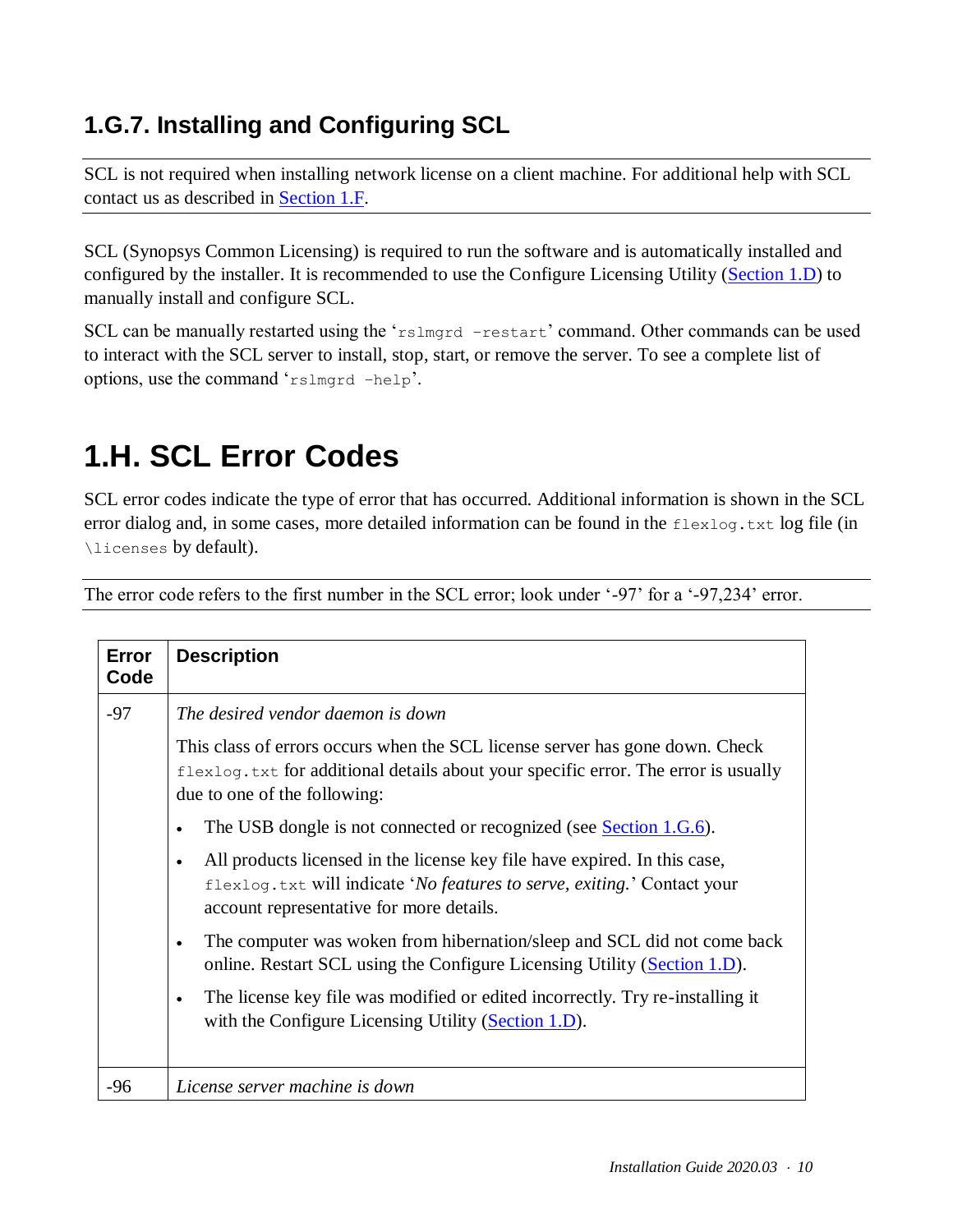|       | This error occurs when the client computer (where the software is being used) is<br>not able to contact the license server. Check that the server is running, and that the<br>client can access the server machine. See Section 1.G.4 for suggested firewall<br>configurations.                                                                                  |
|-------|------------------------------------------------------------------------------------------------------------------------------------------------------------------------------------------------------------------------------------------------------------------------------------------------------------------------------------------------------------------|
| $-88$ | System clock has been set back                                                                                                                                                                                                                                                                                                                                   |
|       | This error indicates that the system clock may have been changed. Make sure the<br>system time is correct, and, if the problem persists, contact RSoft support as<br>described in <b>Section 1.F</b> .                                                                                                                                                           |
| $-18$ | License server system does not support this feature                                                                                                                                                                                                                                                                                                              |
|       | If this error mentions the feature 'RSOFT LMGRD CHECK', the SCL Server is most<br>likely not running correctly. Try restarting SCL with the Configure Licensing<br>Utility (Section 1.D) or look flexlog.txt for additional details.                                                                                                                             |
|       | In all other cases, this error occurs when an unlicensed feature is attempted to be<br>used. If you get this error while using a feature that you should be licensed for,<br>please check your license key file and contact your account representative.                                                                                                         |
| $-15$ | Cannot connect to license server system                                                                                                                                                                                                                                                                                                                          |
|       | This class of errors occurs when the SCL license server did not successfully start,<br>or has not finished starting. Check flexlog.txt for additional details about your<br>specific error. The error is usually due to one of the following:                                                                                                                    |
|       | If there are no errors in flexlog.txt then the SCL server has not finished<br>$\bullet$<br>starting. Wait 30 seconds and try to open the software again. If the error<br>persists, wait a few minutes, check flexlog.txt again. If there are no errors<br>contact us $(Section 1.F)$ .                                                                           |
|       | If $f$ lexlog. txt contains an error, the usual cause is that the USB dongle is not<br>$\bullet$<br>connected or recognized or the license key file was not installed correctly.<br>Make sure the USB dongle is recognized ( $Section 1.G.6$ ), and the license key<br>file has been installed ( $Section 1.D$ ), and then try restarting SCL ( $Section 1.D$ ). |
| $-9$  | The hostid of this system does not match the hostid specified in the license file                                                                                                                                                                                                                                                                                |
|       | This class of errors can occur in the following cases:                                                                                                                                                                                                                                                                                                           |
|       | The USB dongle is not recognized (see Section $1.G.6$ ).<br>$\bullet$                                                                                                                                                                                                                                                                                            |
|       | The software is being used through Remote Desktop. If this is the case, contact<br>$\bullet$                                                                                                                                                                                                                                                                     |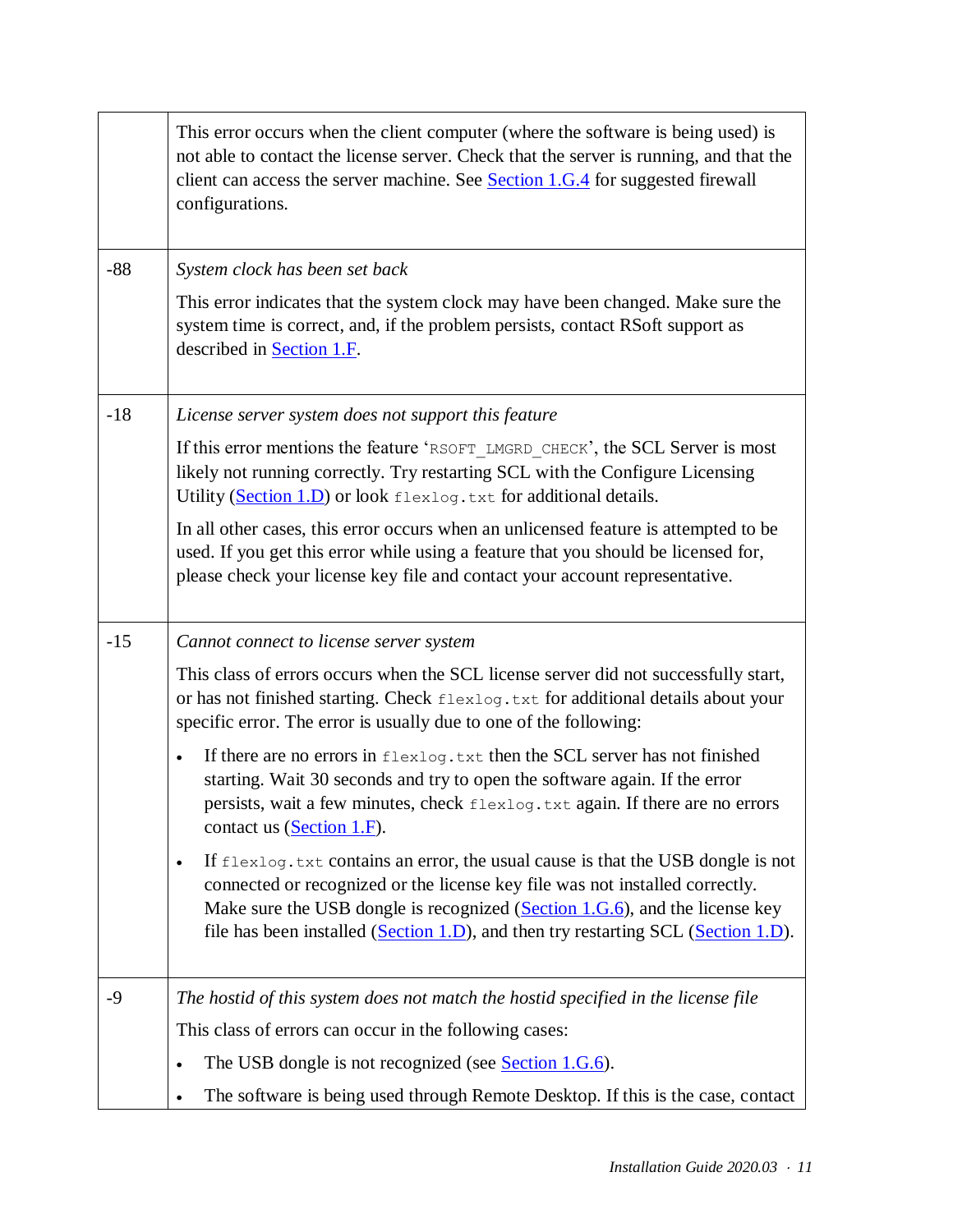| RSoft support as described in <b>Section 1.F</b> . |
|----------------------------------------------------|
|                                                    |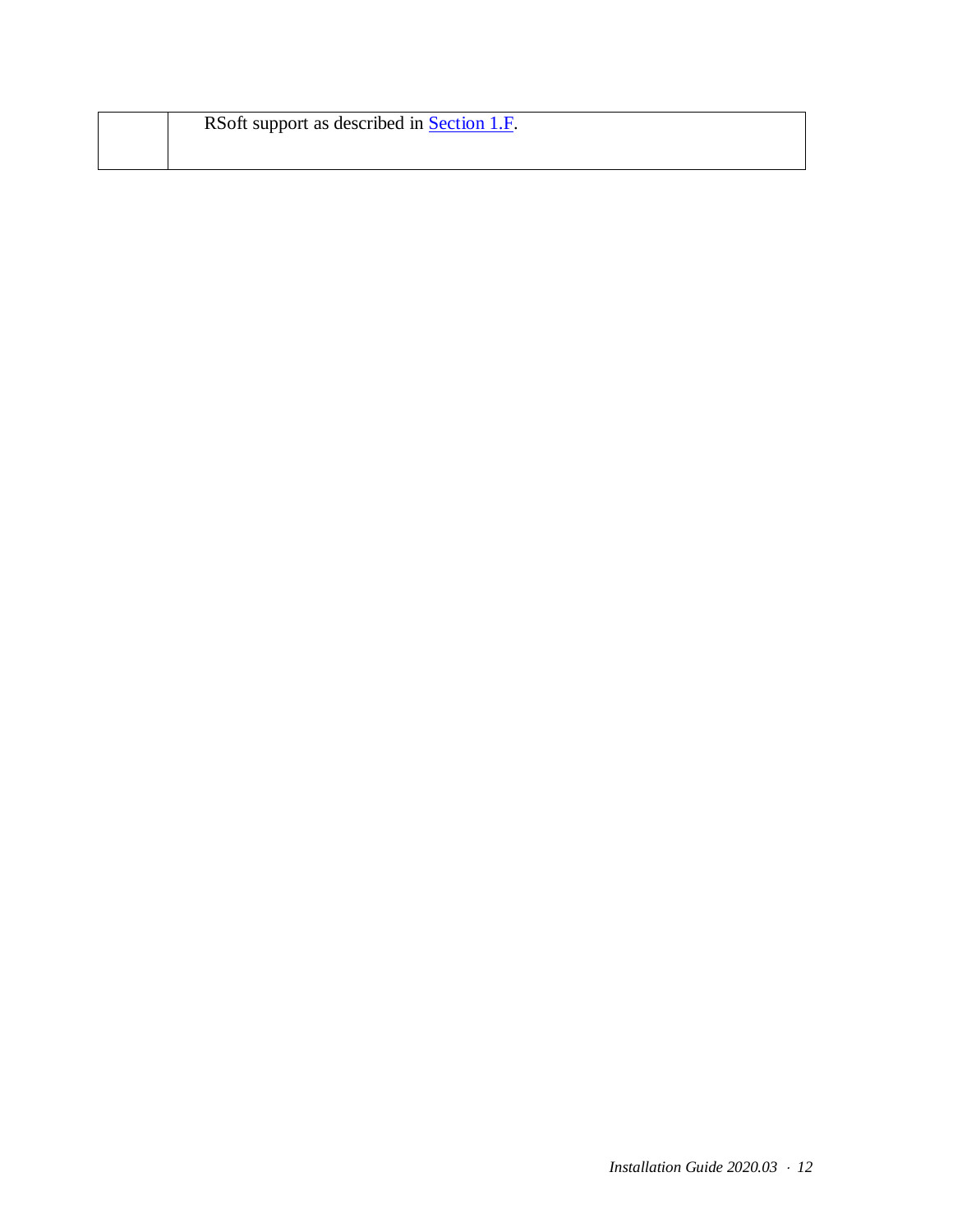# Linux Installation

<span id="page-16-0"></span>This chapter describes the Linux installation for Synopsys' Photonic Solutions.

# **2.A. Getting Started**

You will need these items to install Synopsys' Photonic Solutions tools on a Linux system:

- Installer: There are three toolsets; depending on the products you will use you may install one, two, or all three:
	- **RSoft Photonic Device Tools**, contains FullWAVE FDTD, BeamPROP BPM, DiffractMOD RCWA, FemSIM FEM, BandSOLVE PWE, GratingMOD CMT, the RSoft CAD, LaserMOD, and various utilities and options
	- **Photonic System Tools**, contains OptSim and ModeSYS
	- **PIC Design Suite**, contains OptSim Circuit and OptoDesigner

If needed, the required licensing program (Synopsys Common Licensing, or SCL) is included with all installers. Multiple toolsets can be installed in any order. Note that you need to install both the 'System' and 'OptoDesigner' installer for the PIC Design Suite.

We recommend installing to a shared location that all users of the software will be able to access.

- **License Server:**
	- **Synopsys Common Licensing (SCL):** You must run SCL on the license server. You may use an existing SCL server if your Photonic Solutions licenses have the same Host ID and Site ID as your existing licenses. If not, you will need to create a new SCL server. The required SCL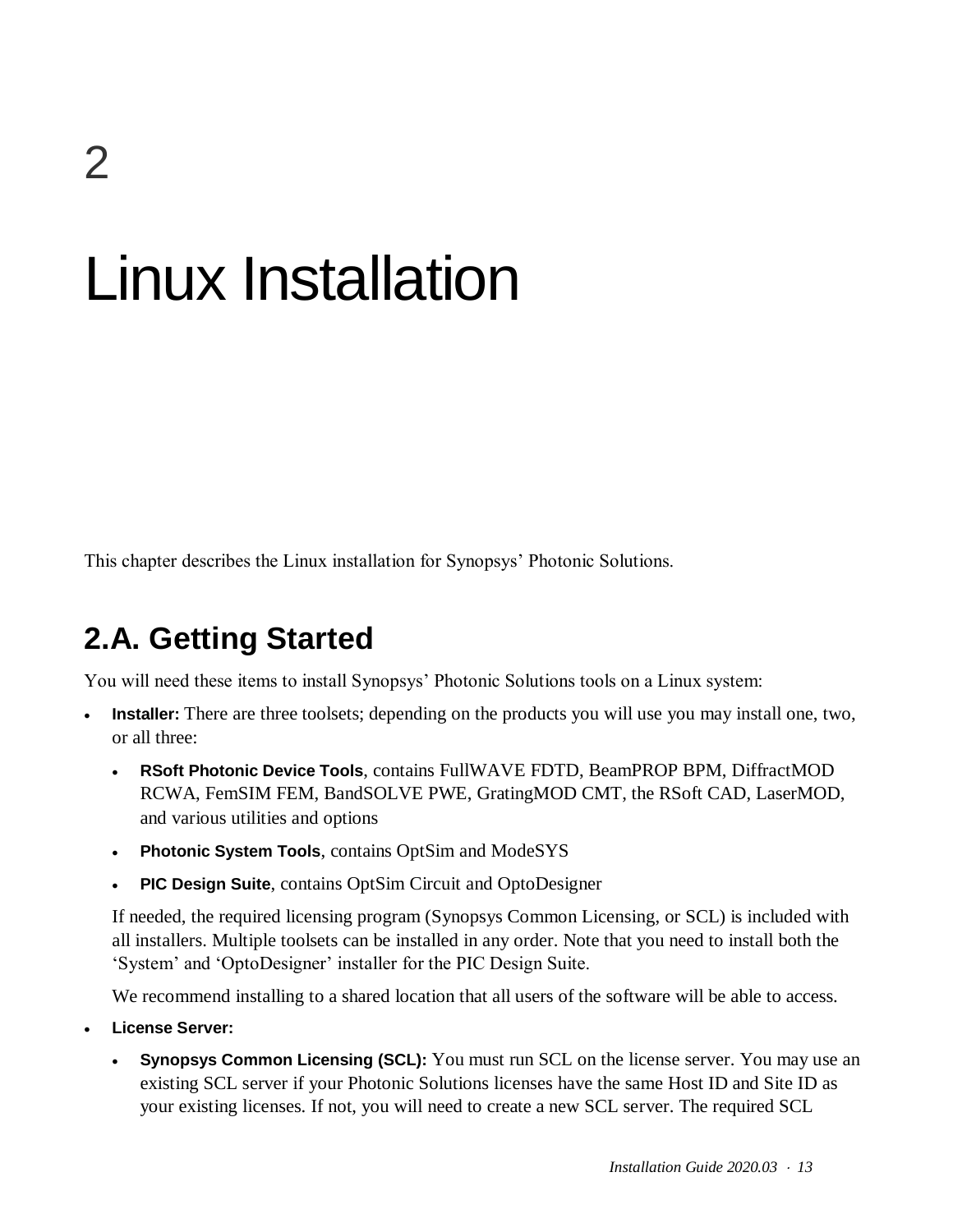installation files are included with the Photonic Solutions installers listed above if needed. Note that legacy OptoDesigner licenses may use CodeMeter licensing instead of SCL, see notes below.

- **License Key File:** This file corresponds to your license.
- **USB Dongle:** Purchased licenses require a USB dongle corresponding to your license.
- **User Configuration:** Each user's environment must be configured to use the tools, either through a module or several environment variables.

## **How to Get the Installation Items:**

- **Evaluators** will receive instructions via email.
- **Customers who purchased directly from Synopsys** should create a SolvNetPlus account to download installation files as well as License Key Files at [http://solvnetplus.synopsys.com/.](http://solvnetplus.synopsys.com/) Contact us at photonics  $support@synopsis.com$  if you need assistance.
- **Customers who purchased through a Distributor** will get these items via their distributor. See <https://www.synopsys.com/optical-solutions/support/support-global-contacts.html> for a list of distributors.

# **System Requirements and Upgrade Notes:**

See<https://www.synopsys.com/photonic-solutions/product-system-requirements.html> for a current list of supported systems. Most required dependencies are typically included on Linux systems by default; see [Section 2.F.1](#page-23-0) for required packages and distribution-specific instructions. Note the following about upgrading:

- *Valid Maintenance Contract Required:* Don't upgrade unless you have a valid maintenance contract as you may lose your installed version.
- *Backup*: Though not required, it is recommended to create a backup copy of the existing installation directory.

# <span id="page-17-0"></span>**2.B. Linux Installation Steps**

Gather the necessary items listed in **Section 2.A** and consult your System Administrator before following these steps. These instructions are for a typical RedHat system, see [Section 2.F.1](#page-23-0) for notes about installing on other distributions. Commands are for a bash shell; modify as appropriate for other shell types.

Note: If installing OptoDesigner with CodeMeter-based licensing, please follow the instructions here: [https://opticsportal.synopsys.com/optodesigner/Manuals/User\\_manual\\_install.pdf](https://opticsportal.synopsys.com/optodesigner/Manuals/User_manual_install.pdf)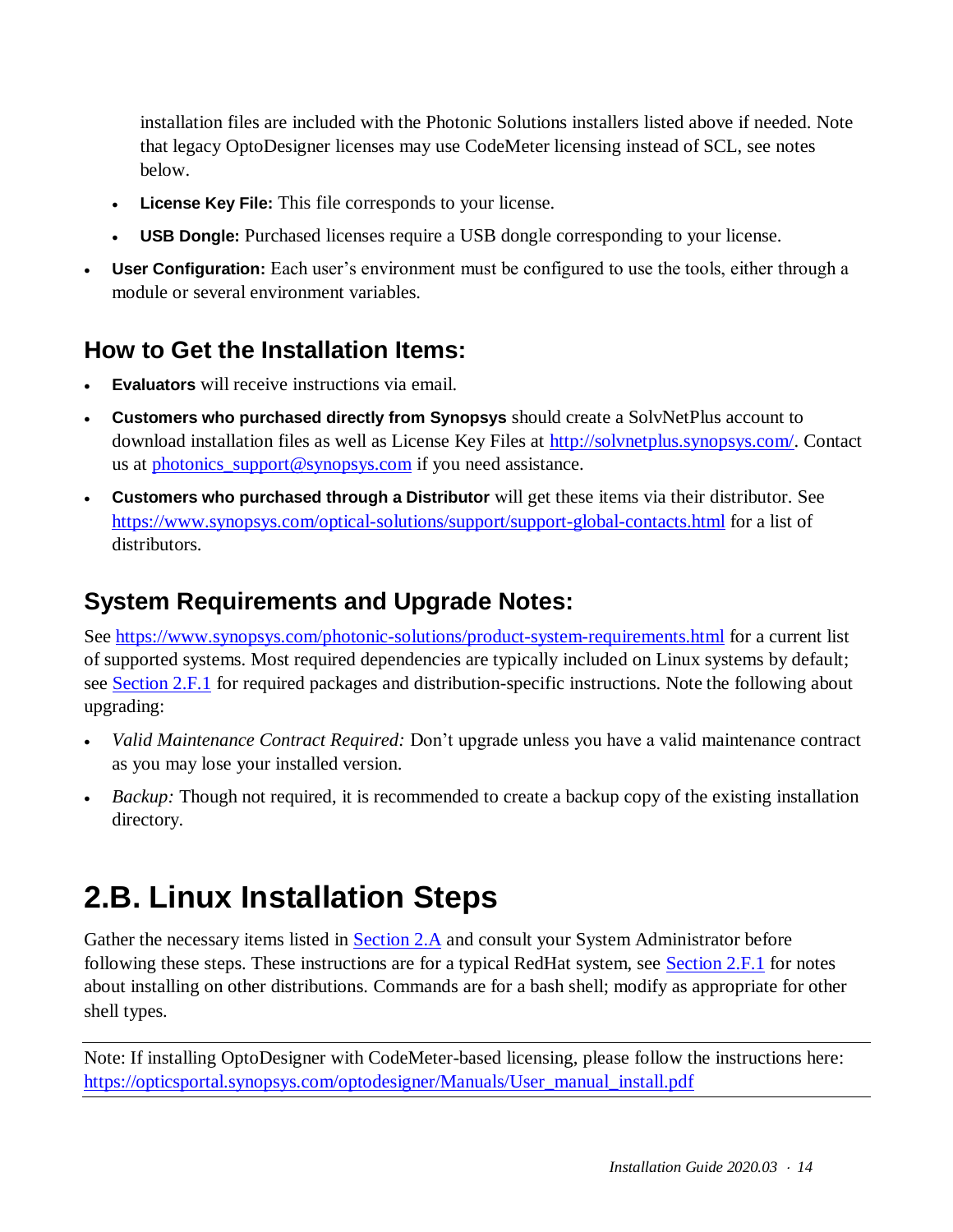Note on installation locations:

- The default Synopsys installation directory is /usr/synopsys and is referred to in these instructions as <synopsys-root>. Use the actual installation directory if installing elsewhere. All Synopsys Photonic Solutions tools should be installed to the same Synopsys installation directory; we recommend installing to a shared location that all users of the software can access.
- Photonic Solutions software is installed to  $\langle$  synopsys-root>/photonicsolutions, referred to as  $\langle$ ps-root> in these instructions. Software is installed in versioned sub-directories. The version is referred to as  $\langle ps-version \rangle$  and so the path of an individual version will be  $\langle ps-root \rangle / \langle ps$ version>.

# **Step 1: Running the Installers**

Only install tool(s) that you are licensed for. Note /usr/synopsys is the standard installation directory for Synopsys' software, see notes above if installing elsewhere.

In these instructions,  $\langle$ installer-bin> refers to the installation binary file which will be named something like:

| <b>Tool Set</b>                    | Installer(s)                                                                          |
|------------------------------------|---------------------------------------------------------------------------------------|
| <b>RSoft Photonic Device Tools</b> | photonicsolutions device <ver>.bin</ver>                                              |
| <b>Photonic System Tools</b>       | photonicsolutions system <ver>.bin</ver>                                              |
| <b>PIC Design Suite</b>            | photonicsolutions layout <ver>.bin<br/>photonicsolutions system <ver>.bin</ver></ver> |

They can be installed in any order using these commands:

```
chmod +x <path>/<installer-bin>
<path>/<installer-bin>
```
Notes:

- You will be asked for the installation directory; this corresponds to  $\langle$ synopsys-root> described above.
- For the 'layout' installer:
	- SCL is automatically installed, you can skip the Site ID questions. If you already have SCL installed, take care not to overwrite your existing installation.
	- You can alternatively install using the Synopsys Installer with these files:

```
photonicsolutions_<VER>_common.spf
photonicsolutions <VER> linux64.spf
photonicsolutions_INSTALL_README.txt
```
and use the default Synopsys installation procedure described in the readme file.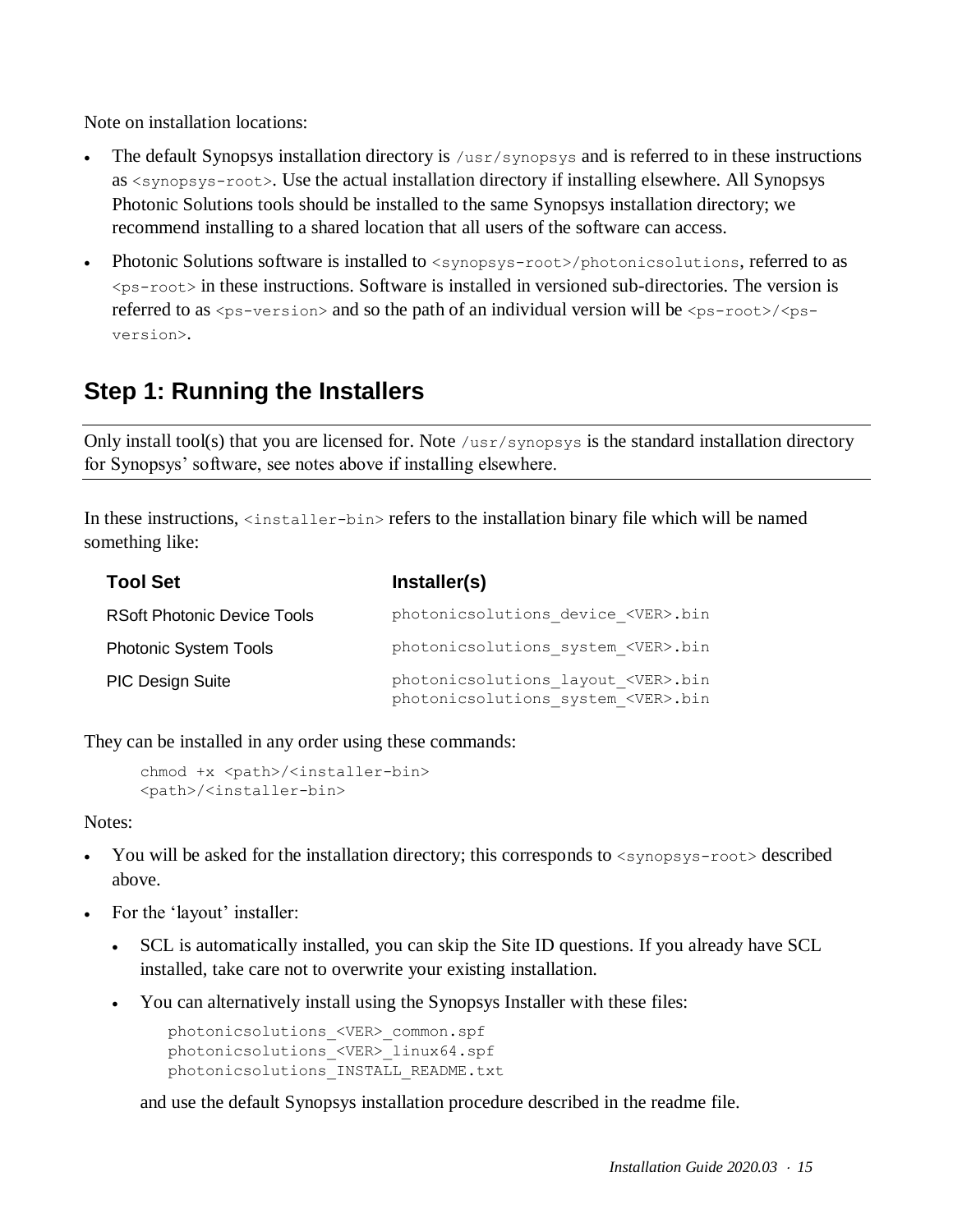# **Step 2: Configuring the SCL License Server**

There are two possible ways to configure an SCL license server:

### **Method A - Install SCL Only:**

Choose this method if you are using an existing SCL server:

- This may require manual configuration to get working, see the SCL Documentation for more details on installing and configuring SCL.
- Once SCL is running and serving the relevant licenses, skip to Step 3.

### **Method B - Install SCL using the Photonic Solutions Tools:**

Choose this method for nodelocked installations or if you want a more automated installation process:

**1. Install SCL:**

Before running the SCL install script, you may need to set several environment variables:

If <synopsys-root> was not /usr/synopsys, set:

export RSOFT PROGRAMPATH=<ps-root>/<ps-version>/rsoft/bin

SCL will be installed to  $/\text{usr/synopsis}$ , if you need to install to a different folder, set: export SYNOPSYS ROOT=<synopsys-root>

Run the SCL install script (you can skip the site ID question):

```
cd <ps-root>/<ps-version>/rsoft/etc
./install_scl
```
#### **2. Copy Library (if using a FLEX USB dongle only)**

If using a FLEX dongle (your HOSTID has "FLEXID=") you must copy a file to  $/\text{usr}/\text{lib}$ :

```
cd <synopsys-root>/scl/<version>/linux64/drivers
copy libhasp_linux_x86_64.so /usr/lib
```
#### **3. Install License Key File:**

If your license file  $\langle 1 \times f \rangle$  needs to be updated, run these commands:

cd <ps-root>/<ps-version>/rsoft/licenses ../bin/rsfixlic <lkf> rsoft.lic

#### **4. Start Licensing Daemons:**

*See* [Section 2.F.1](#page-23-0) *for Linux distribution-specific pre-requisites that may be needed before running these commands. For example, some distributions have additional requirements before using rc.local, running the USB dongle daemon, etc.*

The RSoft License daemon (rslmd), the SCL daemons (lmgrd/snpslmd), and, if required, the USB driver daemon (aksusbd) must be run on the license server. This is done by a sequence of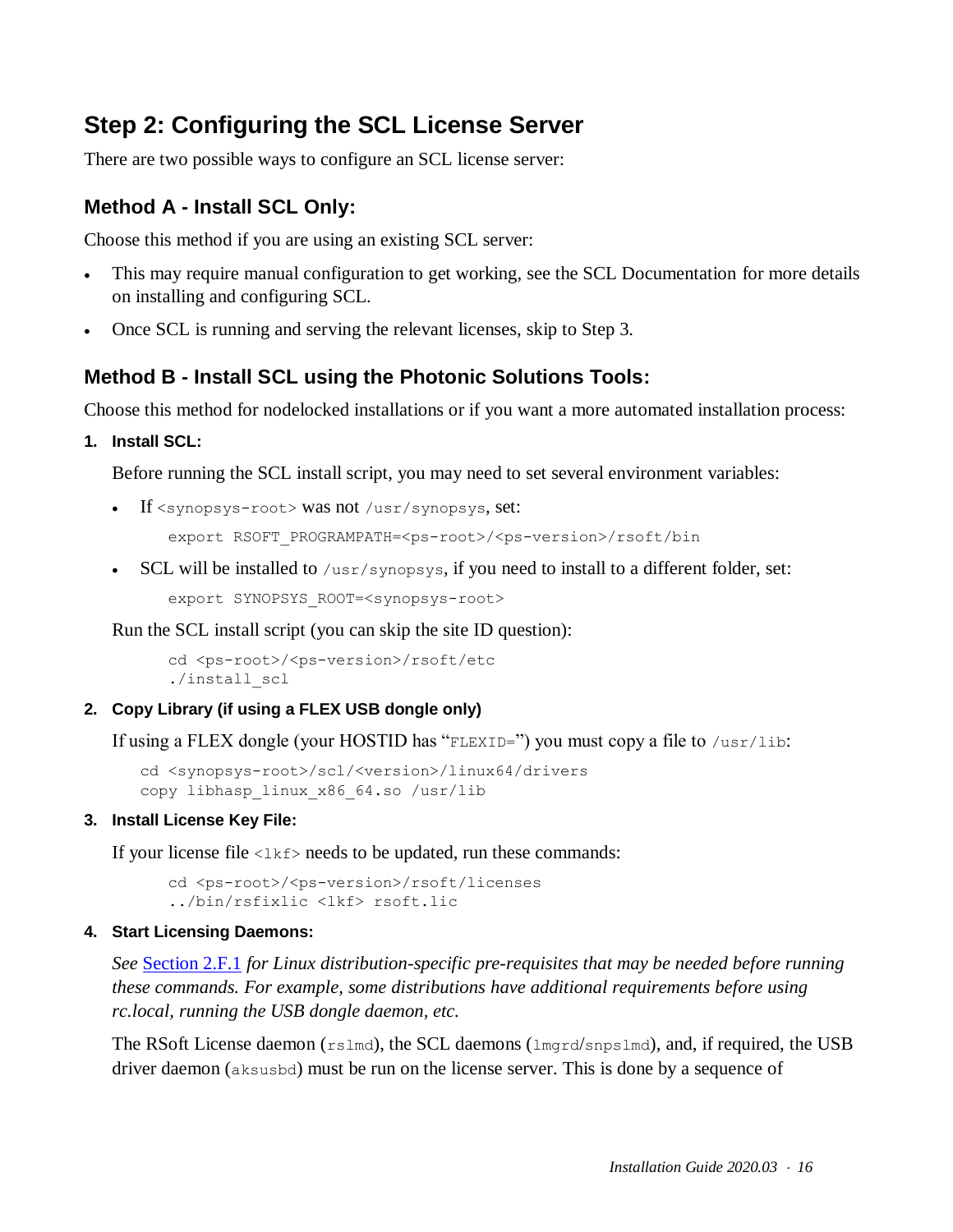commands in your system startup script (e.g.,  $/etc/rc.d/rc.local$ ), which can be configured by executing the following command once during installation:

```
<ps-root>/<ps-version>/rsoft/etc/setup_rsoft <ps-root>/<ps-version>
```
For reference, the above will add the following commands to the startup script:

```
export RSOFT_PROGRAMPATH=<ps-root>/<ps-version>/rsoft/bin
#export RSOFT_LICENSEPATH=$RSOFT_PROGRAMPATH/../licenses
#export SCL_PATH=<synospys_root>/scl/<version>
$RSOFT_PROGRAMPATH/../hardlock/hldinst_usb
$RSOFT_PROGRAMPATH/rslmgrd -install
$RSOFT_PROGRAMPATH/rslmd &
```
If you did not install SCL and/or the license file to the default directory, you will need to uncomment and edit the commented-out lines above as appropriate. Run these commands manually or source the startup script to ensure that the proper daemons are running.

See [Section 2.F.7](#page-28-0) for more information about starting/stopping  $1_{\text{mqrd}}$  and see [Section 2.F.3](#page-25-0) for information about starting/stopping rslmd. Note that firewalls may need to be configured to allow both lmgrd and rslmd to communicate. See [Section 2.F.4](#page-26-0) for details.

# **Step 3: Configuring User's Environment**

All users must set these environment variables to use the software, this can be done via a module or via setting the variables in the user's login script. We use bash syntax, convert as needed:

```
export PHOTONICS SOLUTIONS ROOT=<ps-root>
export PHOTONICS SOLUTIONS VERSION=<ps-version>
export RSOFT_PROGRAMPATH=
     $PHOTONICS_SOLUTIONS_ROOT/$PHOTONICS_SOLUTIONS_VERSION/
    rsoft/bin
export PATH=
     $PHOTONICS_SOLUTIONS_ROOT/$PHOTONICS_SOLUTIONS_VERSION/
     optodesigner/bin:$PATH
export PATH=$RSOFT_PROGRAMPATH:$PATH
export LD_LIBRARY_PATH=$LD_LIBRARY_PATH:$RSOFT_PROGRAMPATH
export SNPSLMD LICENSE FILE=<port>@<server-name>
```
In addition to the above required variables, several other variables may need to be set:

 If you used Method 2 to install the SCL License Server, you may alternatively set this variable to point to the license server:

```
export RSLM SERVER=<server-name>
```
If you are using FullWAVE or MOST clustering between machines, set the P4\_RSHCOMMAND variable as described in [Chapter 3.](#page-32-0)

## **Step 4: Running the Software**

See [Section 2.D](#page-22-0) for troubleshooting help if the software does not start.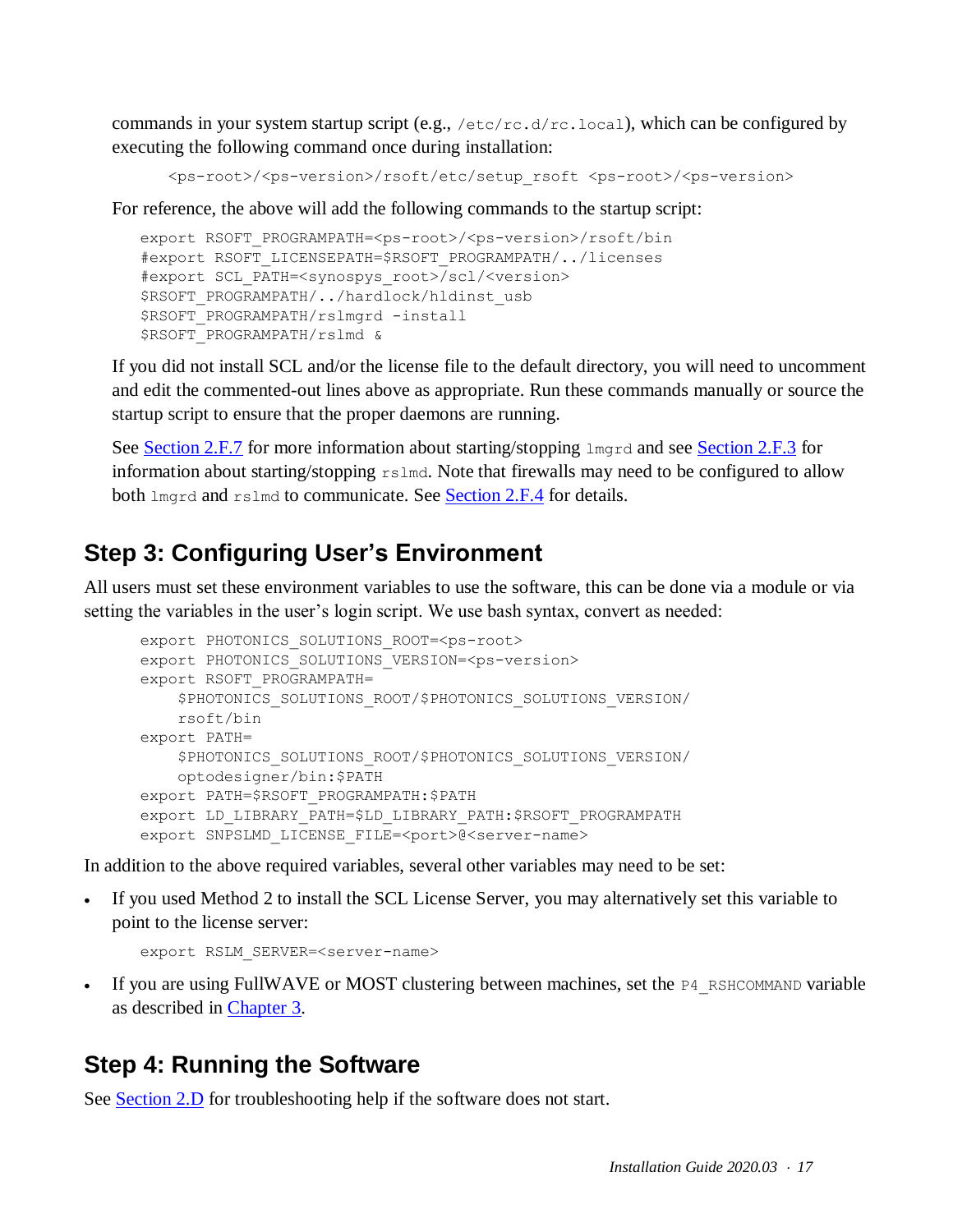### **PIC Design Suite:**

The PIC Design Suite includes OptoDesigner and OptSim Circuit:

- **OptSim Circuit:** The command  $\circ$ ptSim opens the OptSim CAD, the main control program for OptSim Circuit.
- **OptoDesigner:** The command OptoDesigner opens OptoDesigner. Note:
	- To run OptoDesigner with CodeMeter, open the software with the following arguments:

OptoDesigner -lic licsystem=codemeter

 You can use the following wrapper script to set the correct environment variables and start OptoDesigner:

\$<ps-root>/<ps-version>/optodesigner/bin/optodesigner.sh

 When first opening OptoDesigner you may need to enter the license server details. For example, if using port 27020 (the default) and a license server named od\_scl\_server, set to 27020@od scl server. You should see green boxes next to the features you have a license for. You can enter this dialog later by selecting Options/License from the top OptoDesigner menu.

#### **Photonic System Tools:**

The command  $\Phi$ <sub>ptSim</sub> opens the OptSim CAD, the main control program for OptSim and ModeSYS.

### **RSoft Photonic Device Tools:**

- The command  $x$ bcad opens the RSoft CAD, the main control program for the passive device simulators such as FullWAVE FDTD, BeamPROP BPM, DiffractMOD RCWA, FemSIM FEM, GratingMOD, and BandSOLVE.
- The command xlasermod opens the LaserMOD software.

# **2.C. Support, Upgrades, and Resources**

RSoft software normally comes with one year of maintenance that includes technical support, product updates, and resources.

*Technical Support & Product Updates.*

Technical support is handled by Synopsys [\(photonics\\_support@synopsys.com\)](mailto:photonics_support@synopsys.com), except in countries where we have international representatives. For information about support or for product updates, go to: [https://www.synopsys.com/photonic-solutions/support.html.](https://www.synopsys.com/photonic-solutions/support.html)

*Product Manuals and README Files*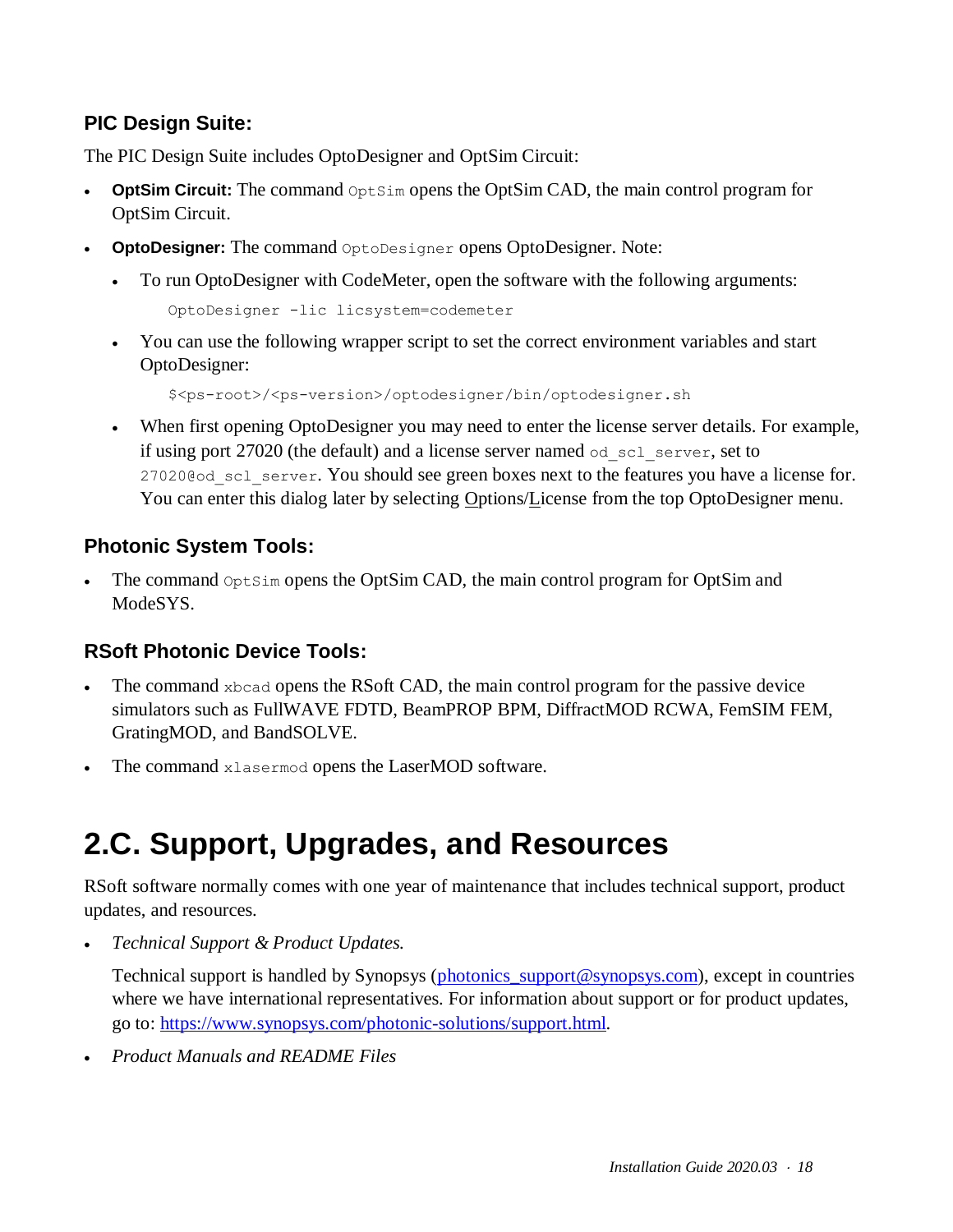Manuals can be accessed via menus and toolbar buttons in each program. For the RSoft tools, online help files are in the  $/$ help subdirectory; printable PDF versions are in the  $\ldots$  subdirectory. README files are in the readme subdirectory and contain the latest information about new or improved features and options.

*Example Design and Tutorial Files*

The RSoft software comes with an extensive set of examples and tutorial files in the  $/$ examples subdirectory. As it is easy to accidentally overwrite these files when experimenting, it is recommended to back up this directory such as home directory. See the OptoDesigner manual for details about OptoDesigner examples.

*Resources on the Web*

You can go to our website [\(https://www.synopsys.com/photonic-solutions.html\)](https://www.synopsys.com/photonic-solutions.html) for additional product resources, such as how to contact technical support, the latest product news, and more.

We also provide a Customer Support Portal exclusively for our users. The portal includes extensive resources to help our software users become even more productive: including training materials, user group presentations, links to Webinar recordings, example models, and more. The portal can be accessed here: [https://opticsportal.synopsys.com.](https://opticsportal.synopsys.com/)

# <span id="page-22-0"></span>**2.D. Troubleshooting a Linux Installation**

If you have followed the installation procedure above and one or more steps were unsuccessful or if you get a licensing error when the software is opened here is a list of basic things to check:

If you are unable to find a solution, please contact us as described in [Section 2.E.](#page-23-1)

- **Error Message:** Follow any instructions in the error message, particularly instructions about collecting data to email [\(photonics\\_support@synopsys.com\)](mailto:photonics_support@synopsys.com) for additional help.
- **Check License Key File:** Make sure that you are using the correct license key file for your RSoft license.
- **Check Distribution-Specific Instructions:** See [Section 2.F.1](#page-23-0) for instructions related to the specific type of Linux you are using.
- **Check USB Dongle:** For purchased licenses, make sure the USB dongle is plugged in, that the light in the dongle is continuously lit, and that the driver has been installed. See [Section 2.F.1](#page-23-0) for additional distribution-specific instructions and [Section 2.F.6](#page-27-0) for dongle troubleshooting.
- **SCL Server Not Running:** The Synopsys Common Licensing (SCL) package is required to use the RSoft software. If the SCL server is not running, you will have to start it as described in the installation steps above or in **Section 2.F.7.** If this fails, there may be a problem with SCL configuration. Contact us as described in [Section 2.E.](#page-23-1)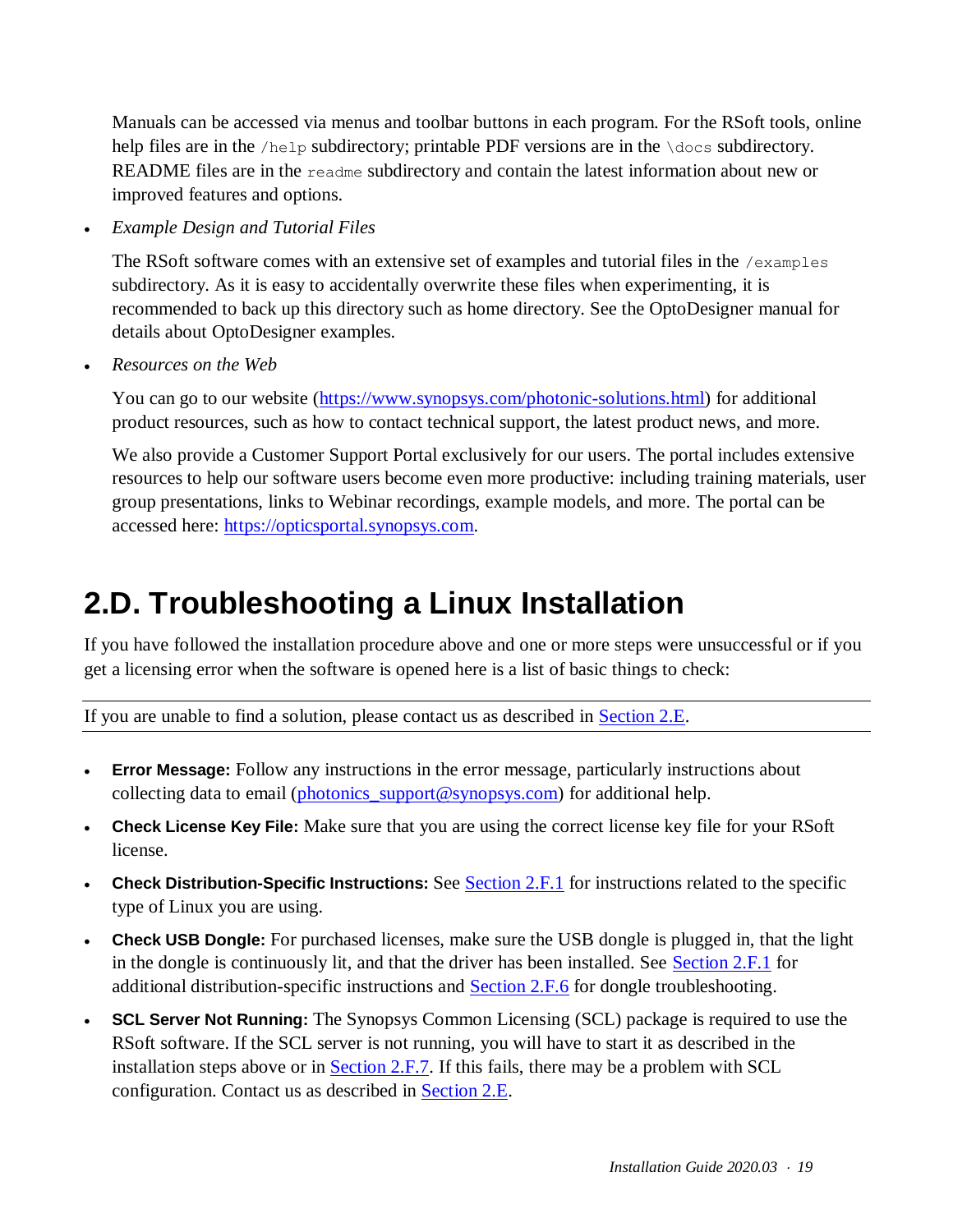- Check Flexlog: The rsoft/licenses/flexlog.txt file can contain useful information to help solve installation problems. Some things to look for are:
	- If the flexlog is not present, or if the timestamps in the file are old, SCL is not running correctly. Contact us as described in [Section 2.E.](#page-23-1)
	- If the USB dongle is not recognized or if it does not match the license file, you will get a -97 SCL error message and the flexlog will contain a message like 'SERVER line says XXXX, hostid is...'. See [Section 2.F.6](#page-27-0) for further instructions.
- **Firewalls & Antivirus/Security Software:** Ensure firewall(s) are opened as described in [Section](#page-26-0)  [2.F.4.](#page-26-0) Note firewall issues can occur for both Nodelocked and Network licenses.

# <span id="page-23-1"></span>**2.E. Contact Us for Help!**

Contact support for help by emailing photonics support@synopsys.com; if you have obtained the software through a distributor, contact your distributor. See [https://www.synopsys.com/optical](https://www.synopsys.com/optical-solutions/support/support-global-contacts.html)[solutions/support/support-global-contacts.html](https://www.synopsys.com/optical-solutions/support/support-global-contacts.html) for a list of distributors. Please provide a description and screenshot of the problem, as well as a copy of the flexlog.txt, rsoft.lic, and rslmdlog.txt files (all in rsoft/licenses) if applicable.

# **2.F. Additional Linux Installation Information**

If after performing the installation an error message appears when the program is opened, review the instructions above and the notes in this section. If a solution cannot be found, contact us.

# <span id="page-23-0"></span>**2.F.1. Required Packages, Distribution-Specific Requirements, & Missing Libraries**

Most required dependencies are typically included on Linux systems by default. However, depending on your exact configuration, some additional steps might be required.

### **Missing Libraries and Required Packages:**

This is a list of general requirements, see next section for distribution-specific requirements.

If you get a message about a missing library, Use the command 'ldd  $\langle$ binary>' to see which libraries required by a file. If libraries are missing, check your distribution's repository first. If no library is available check the etc subdirectory in the RSoft installation directory. These libraries can be installed by moving to the /bin subdirectory and using the command 'tar zxf  $\ldots$ /etc/libXXX.taz', where XXX corresponds to the library name.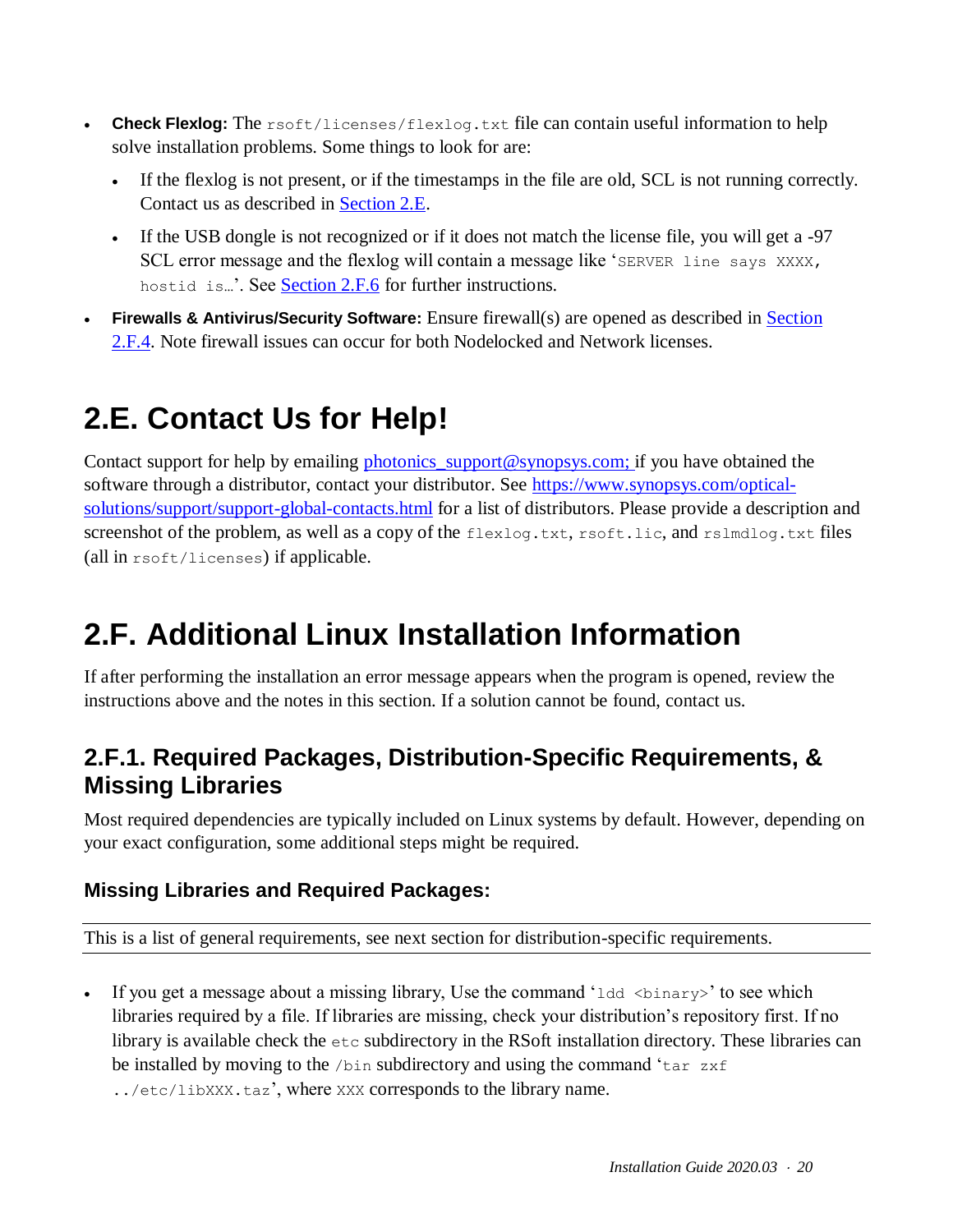- SCL (Synopsys Common Licensing) requires several packages:
	- The LSB (Linux Standards Base) package is required. If you get error messages such as '*No such file or directory*' or '*bad ELF interpreter*,' when running lmgrd, check to see if the LSB package is installed; on RedHat/CentOS, try the redhat-lsb package and on Ubuntu try the lsb package.
	- The csh package is required.
- If installing the USB dongle driver you will need your distribution's 32-bit compatibility package. Errors include '*…aksusb: not found*' or '*bad ELF interpreter*'. See Distribution Specific Instructions below for more details for RedHat/CentOS and Ubuntu.
- 75dpi and 100dpi font packages are required for the RSoft tools. Some distributions also require a font server. See Distribution-Specific Notes in the next section.
- The openmotif package is required for the RSoft tools.
- If using SE Linux and you get messages about a needed library (but not that it is missing), move to the bin subdirectory and give the command '../etc/chconlib  $\star$ .so $\star$ '.

#### **Distribution-Specific Instructions:**

This section contains distribution-specific instructions that some of our users have found useful. Since every Linux system can be slightly different, the specific steps you need might be slightly different. Please consult your System Administrator before trying these steps; contact us [\(Section 2.E\)](#page-23-1) with questions.

**Enabling rc.local for Ubuntu Systems:**

Some Linux distributions use systemd instead of rc.local. As an example, rc.local can be enabled for Ubuntu 16.04 by running the command:

```
systemctl enable rc-local.service
```
and then removing the line exit  $0$  in the file etc/rc.local. The setup\_rsoft script in the main installation instructions can then be run to add the required commands to the rc.local file.

**Installing the USB Dongle on RedHat/CentOS 7.x or Ubuntu Systems:**

Installing the USB dongle driver on RedHat/CentOS 7.x or Ubuntu systems requires additional steps:

- The 32-bit compatibility package is required (glibc.i686 for RedHat/CentOS or libc6-devi386 for Ubuntu).
- Remove the dongle if attached.
- Stop all 'aksusbd' daemons: Run 'ps –ef | grep aksusbd', kill all the processes, and then run the ps command again to check that they are gone.
- Copy the file rsoft/hardlock/80-hasp.rules to /etc/udev/rules.d. Note that you will have to modify the path to the aksusbd daemon in the 80-hasp. rules file several times.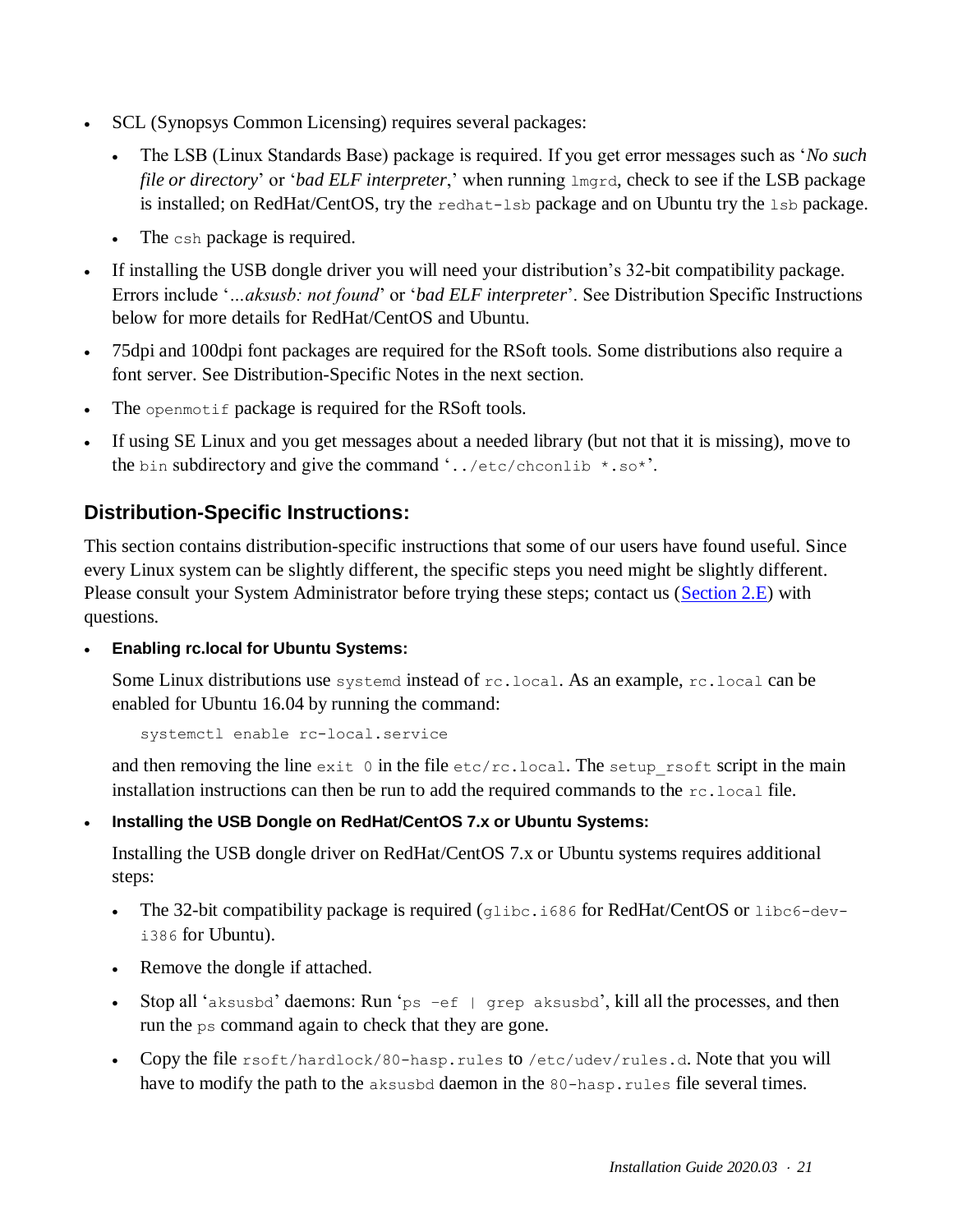- If using a FLEX dongle, you will need to copy the Flex Dongle Library as described in the main installation instructions in [Section 2.B.](#page-17-0)
- Install the USB driver with the command rsoft/hardlock/hldinst usb.
- Attach the USB dongle to the computer. It may be necessary to restart udev and reload the rules with the commands 'service udev restart' and 'udevadm control –-reload-rules'.
- An easy way to check if the dongle is recognized is using the commands: 'rslmd -rsoftid' (if your Host ID starts with 'RSOFT=') or 'lmhostid -flexid' (if your Host ID starts with 'FLEXID=').
- If this does not work, try one or more of the following and retry: 1) For older Ubuntu systems you may have to use the archived older 80-hasp.rules file. 2) Remove the executable bit from 80.hasp.rules (chmod –x 80-hasp.rules). 3) Try renaming the rules file 90-hasp.rules. This may help the changes become persistent after reboot.

#### **Installing 75dpi and 100dpi Fonts on RedHat and Ubuntu:**

If you get a message about missing fonts, try the following. If remotely accessing the Linux machine, you may have to do this both on the client and server.

• *RedHat:* install these 75dpi and 100 dpi font packages:

```
xorg-x11-fonts-75dpi
xorg-x11-fonts-100dpi
xorg-x11-fonts-ISO8859-1-75dpi
xorg-x11-fonts-ISO8859-1-100dpi
```
• *Ubuntu:* install the packages xfonts-100dpi and xfonts-75dpi. Additionally, it may be necessary to tell the X server where to find these fonts:

```
xset +fp /usr/share/fonts/X11/100dpi,/usr/share/fonts/X11/75dpi
```
- **Use BandSOLVE and DataBROWSER from command line on CentOS 7:**
	- The package compat-libtiff3 is required.

# **2.F.2. DOS Format RSoft \*.ind & other text files**

The Windows and Linux versions of Synopsys' RSoft products are functionally identical and input files can be interchanged between platforms. However, input ASCII files transferred between Windows and Linux should be converted to the native format of the new platform. This is easily accomplished using the dos2unix and unix2dos utilities which are most likely included with your Linux distribution but if not are widely available on the Internet.

# <span id="page-25-0"></span>**2.F.3. RSoft License Manager (rslmd)**

There are several commands can be used to interact with the daemon:

```
options:
    -? or -help prints this message
```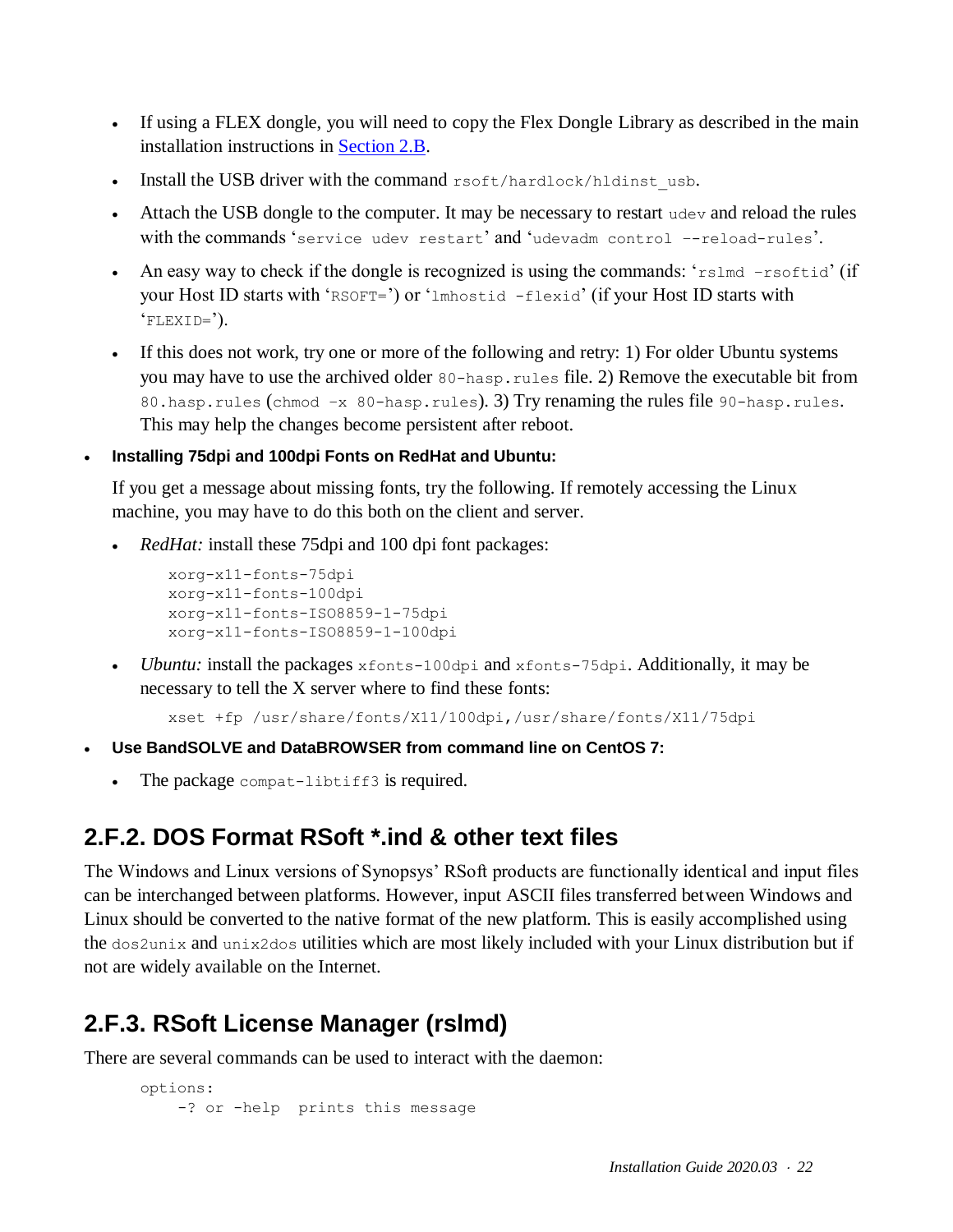| $-$ install | installs the service (Windows only)          |
|-------------|----------------------------------------------|
| $-$ remove  | removes the service (Windows only)           |
| -start      | starts the server as a background process    |
| $-stop$     | stops the currently running server           |
| -restart    | restarts the currently running server        |
| -restartall | restarts both rslmd and rslmgrd (i.e. LMGRD) |
| -status     | lists the running programs                   |
| -version    | displays the local and server version        |

The  $r$ slmd program keeps a  $log(rsoft/licenses/rslmdlog.txt)$ , which may contain useful information for debugging licensing problems.

## <span id="page-26-0"></span>**2.F.4. Firewall Configuration**

Firewall(s) must be configured to allow the RSoft License Manager (rslmd) to communicate via port 8988, and the SCL Server ( $1$ mgrd and snps $1$ md) to communicate on port 27020. Note that SCL uses another 'vendor' port which is chosen when the server starts. This typically does not cause problems, but if you have opened both standard ports and still experience issues such as a -96 SCL error, rerun the rsfixlic utility with –vport option to force the vendor port to  $+1$  more than the SCL port (vendor port is 27021 when the SCL port is the default 27020). See [Section 2.F.5](#page-26-1) for more details.

### **Using a Custom SCL Port**

While it is recommended to use the default SCL port (27020), another port can be used if necessary. To do this, create a text file named rslmd.ini in the rsoft/licenses/ folder with the following content:

```
[RSLMD]
snpslmd_license_file=27020@localhost
```
Changing the port in this file will change the SCL port used. Note that you will also must manually change the port on the 'SERVER' line in the license key file as well.

# <span id="page-26-1"></span>**2.F.5. Installing the License Key File**

See [Section 2.A](#page-16-0) for details about obtaining license key files. License key files are not required for network client installations.

Installing a license key file requires you to edit the file and copy it to the correct location. This process is automatically done by the rsfixlic utility. The basic usage is to copy the license key file (represented  $by <1 **kf**$ ) to the rsoft/licenses directory and running these commands:

```
cd <ps-root>/<ps-version>/rsoft/licenses
rsfixlic <lkf> rsoft.lic
```
The edited license file (rsoft.lic) will be put in the rsoft/licenses folder. Use the -vport option to set the SCL vendor port described in **Section 2.F.4:** 

```
rsfixlic -vport <lkf> rsoft.lic
```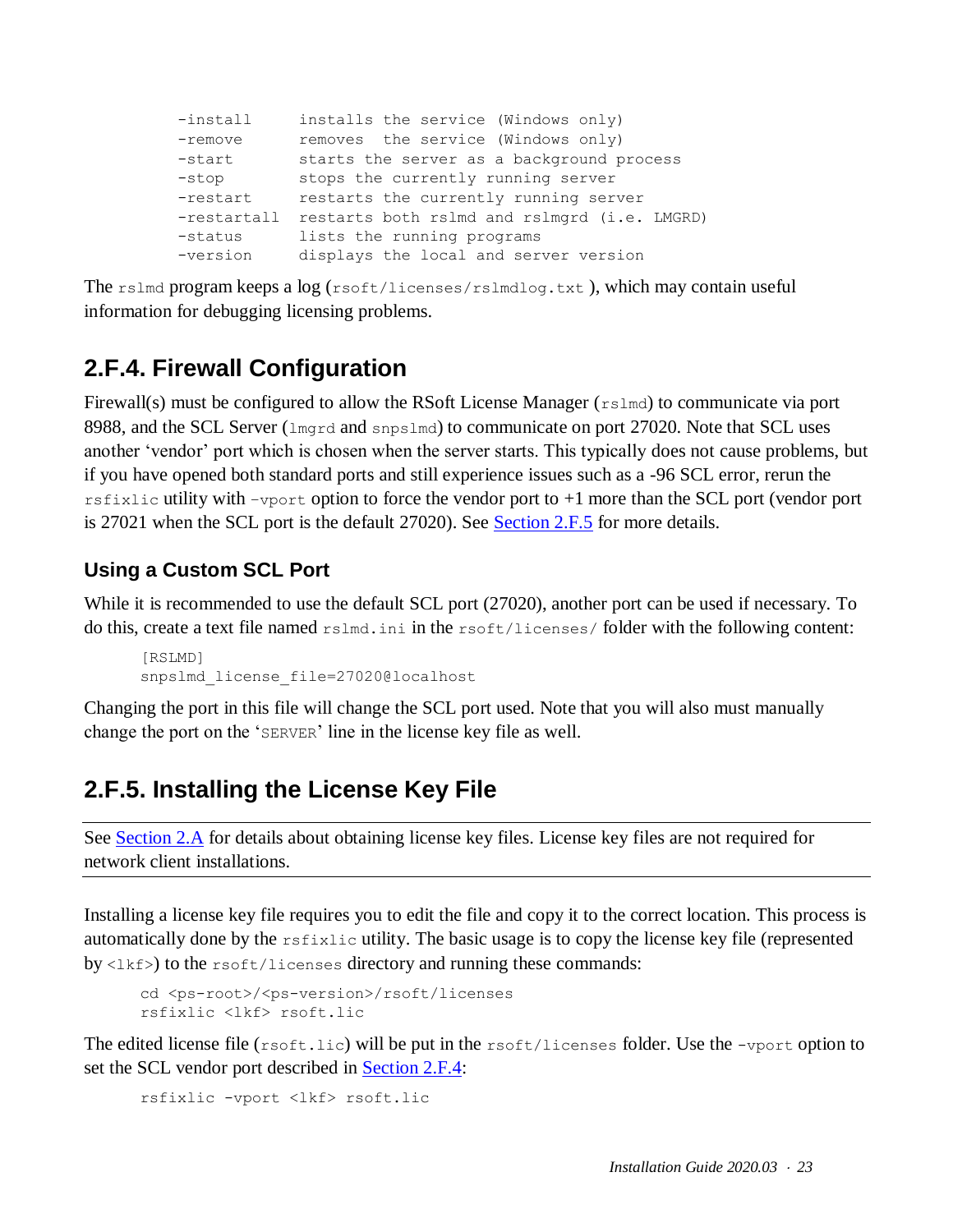#### **Manually Editing the License**

To manually edit a license file and install it, open it in a text editor and make the following changes:

- Change 'hostname1' on the line that begins with 'SERVER' to the name of the computer where the license key file will be installed.
- Make sure the port (after the Host ID) on the line that begins with 'SERVER' is set to 27020.
- Change 'path/to/snpslmd' on the line that begins with 'VENDOR' to 'snpslmd'.
- Optional: you can set the vendor port by adding it to the end of the line that begins with 'VENDOR'. The syntax for this line is 'VENDOR snpslmd snpslmd port=27021'.

<span id="page-27-0"></span>Save the edited file as rsoft/licenses/rsoft.lic and start the SCL server.

# **2.F.6. USB Dongle Drivers and HOST ID**

For CodeMeter dongles, see: [https://opticsportal.synopsys.com/optodesigner/Manuals/User\\_manual\\_install.pdf.](https://opticsportal.synopsys.com/optodesigner/Manuals/User_manual_install.pdf) Contact us [\(Section](#page-8-1)  [1.F\)](#page-8-1) for additional help with USB dongle issues.

If your license requires a dongle and the correct USB dongle is not recognized, you will get a -97 SCL error message and the flexlog  $(\langle ps-root\rangle/\langle ps-version\rangle/rsoft/licenses/flexlog.txt)$  contains a message like 'SERVER line says XXXXX, hostid is…' (where XXXXX is your actual Host ID).

You can check that the dongle is working correctly by using the commands 'rslmd –rsoftid' (RSoft) dongles) or 'lmhostid –flexid' (FLEX dongles). Both commands will return the Host ID of the dongle which should match what is physically written on the side of the dongle.

### **What to Check**

- Make sure that the dongle is attached and that the red light inside the dongle is continuously lit. If it is not lit, try installing the dongle driver as described below or try another USB port. If the dongle is blinking, contact us as described in [Section 2.E.](#page-23-1)
- If using the software on a virtual machine, make sure that the emulation software is set so that the virtual machine sees the dongle attached to the parent machine.
- If you get errors like '*aksusb: not found*' or '*bad ELF interpreter'*, make sure you have your Linux package's 32-bit compatibility package installed. See [Section 2.F.1](#page-23-0) for distribution specific instructions.
- If using a FLEX dongle and you get a 'Can't get hostid of type 15 []' error in the flexlog (rsoft\licenses\flexlog.txt), make sure the libhasp\_linux\_x86\_64.so library is copied as described in the installation steps.
- Make sure the dongle driver is installed as described in the installation steps.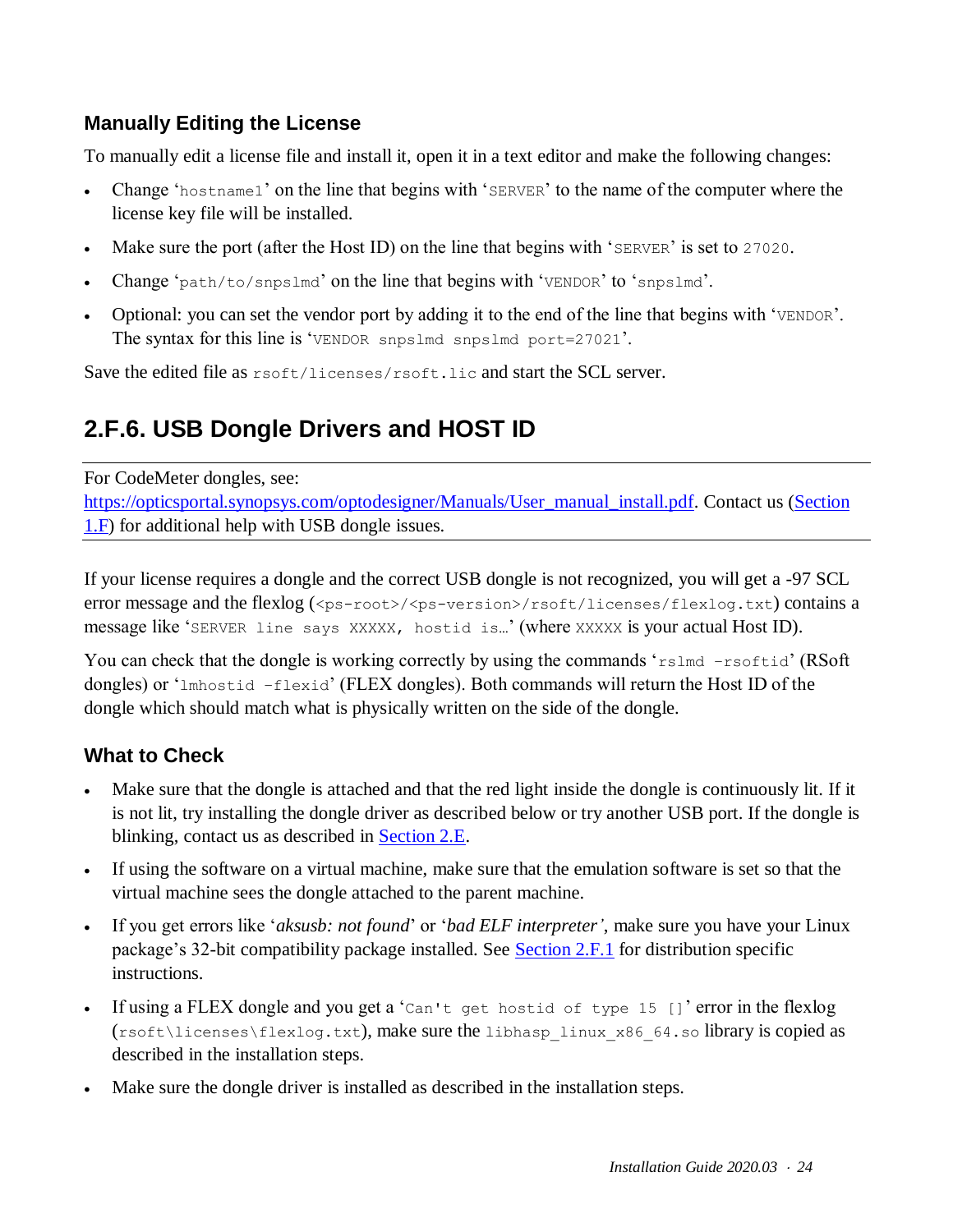If needed, you can download the latest driver from the manufacturer's website [http://www.safenet](http://www.safenet-inc.com/sentineldownloads/)[inc.com/sentineldownloads/.](http://www.safenet-inc.com/sentineldownloads/)

# <span id="page-28-0"></span>**2.F.7. Manually Stopping & Starting SCL**

If the license key file has been installed and the SCL server has been started, most SCL errors occur when the SCL server is not running. While ensuring that the USB dongle is attached and restarting the computer will fix most problems, this is not the preferred solution. The rslmgrd utility can be used to easily interact with the SCL Server. To stop and start the SCL server, use these commands:

```
rslmgrd –restart
```
Note that the server can take several seconds to completely start. Other commands can be used to interact with the SCL server to install or remove the server. To see a complete list of options, use the command rslmgrd -?.

You can check if the SCL server has correctly started by looking at the  $\langle ps\text{-}root \rangle \langle ps\text{-}$ version>/rsoft/licenses/flexlog.txt log file. Additional information can be found in the rslmdlog.txt file in the same directory.

Alternatively, you can start the SCL server with a command like:

```
<scl_path>/linux64/bin/lmgrd 
    –c /<ps-root>/<ps-version>/rsoft/licenses/rsoft.lic
    -f /<ps-root>/<ps-version>/rsoft/licenses/flexlog.txt
```
where  $\leq$ scl path> is the SCL installation path. You may have to modify this command based on the license file location.

# **2.G. SCL Errors**

SCL error codes indicate the type of error that has occurred. Additional information is shown in the SCL error dialog and, in some cases, more detailed information can be found in the  $flexLog.txt$  file (in rsoft/licenses by default).

The error code refers to the first number in the SCL error; look under '-97' for a '-97,121' error.

| Error<br>Code | <b>Description</b>                                                                                                                                                                                 |
|---------------|----------------------------------------------------------------------------------------------------------------------------------------------------------------------------------------------------|
| $-97$         | The desired vendor daemon is down                                                                                                                                                                  |
|               | This class of errors occurs when the SCL license server has gone down. Check<br>flexlog.txt for additional details about your specific error. The error is usually<br>due to one of the following: |
|               | The USB dongle is not connected or recognized.                                                                                                                                                     |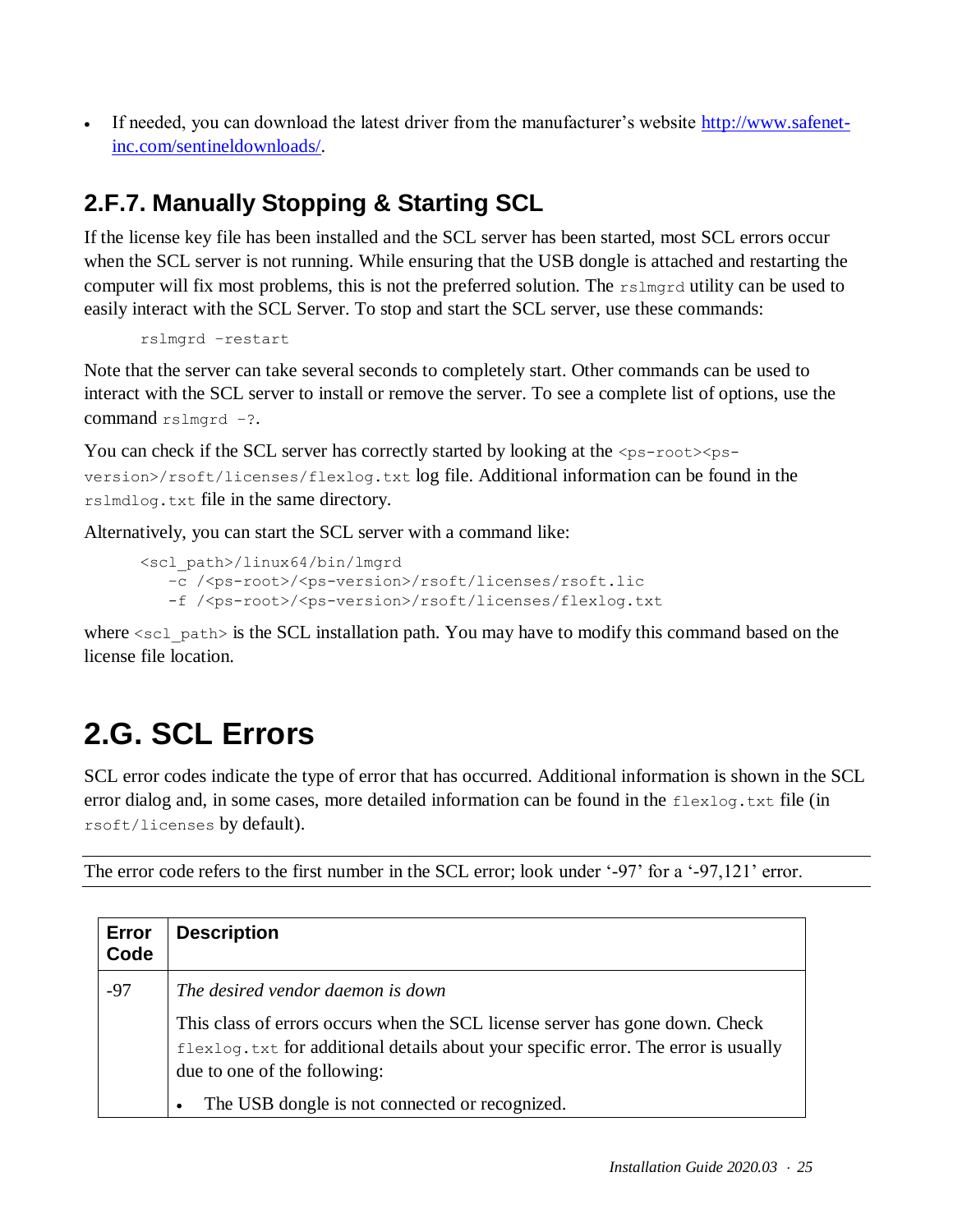|       | All products licensed in the license key file have expired. In this case,<br>$\bullet$<br>flexlog.txt will indicate 'No features to serve, exiting.' Contact your<br>account representative for more details.                                                                      |
|-------|------------------------------------------------------------------------------------------------------------------------------------------------------------------------------------------------------------------------------------------------------------------------------------|
|       | The computer was woken up from hibernation/sleep and the SCL server did<br>$\bullet$<br>not come back online.                                                                                                                                                                      |
|       | The license key file was modified or edited incorrectly.<br>٠                                                                                                                                                                                                                      |
| $-96$ | License server machine is down                                                                                                                                                                                                                                                     |
|       | This error occurs when the client computer (where the software is being used) is<br>not able to contact the license server. Check that the server is running, and that the<br>client can access the server machine. See Section 2.F.4 for details about firewall<br>configuration. |
| $-88$ | System clock has been set back                                                                                                                                                                                                                                                     |
|       | This error indicates that the system clock may have been changed. Make sure the<br>system time is correct, and, if the problem persists, contact RSoft support as<br>described in Section 2.E.                                                                                     |
| $-18$ | License server system does not support this feature                                                                                                                                                                                                                                |
|       | If this error mentions the feature 'RSOFT_LMGRD_CHECK', the SCL Server is most<br>likely not running correctly.                                                                                                                                                                    |
|       | In all other cases, this error occurs when an unlicensed feature is attempted to be<br>used. If you get this error while using a feature that you should be licensed for,<br>please check your license key file and contact your account representative.                           |
| $-15$ | Cannot connect to license server system                                                                                                                                                                                                                                            |
|       | This class of errors occurs when the SCL license server did not successfully start,<br>or has not finished starting. Check flexlog.txt for additional details about your<br>specific error. The error is usually due to one of the following:                                      |
|       | If there are no errors in flexlog. txt then the SCL server has not finished<br>$\bullet$<br>starting. Wait 30 seconds and try to open the software again. If the error<br>persists, wait a few minutes, check flexlog.txt again, and if no errors, try to<br>open the software.    |
|       | If flexlog. txt contains an error, the usual cause is that the USB dongle is not<br>$\bullet$<br>connected or recognized or the license key file was not installed correctly.                                                                                                      |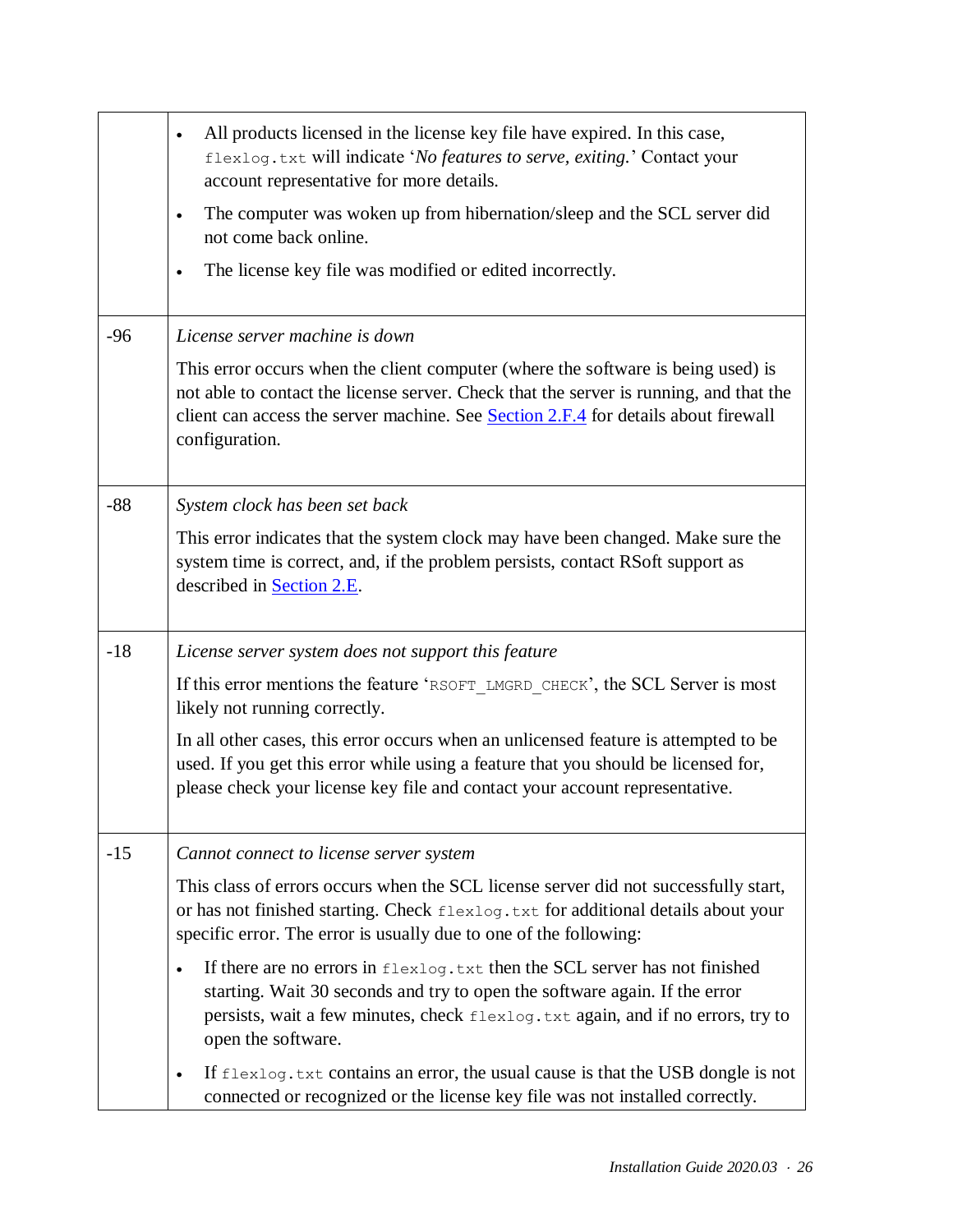|    | Make sure the USB dongle is recognized, and the license key file has been<br>installed correctly, and then try starting SCL.               |
|----|--------------------------------------------------------------------------------------------------------------------------------------------|
| -9 | The hostid of this system does not match the hostid specified<br>in the license file                                                       |
|    | This class of errors can occur in the following cases:                                                                                     |
|    | The USB dongle is not recognized.<br>$\bullet$                                                                                             |
|    | The software is being used through Remote Desktop. If this is the case, contact<br>$\bullet$<br>RSoft support as described in Section 2.E. |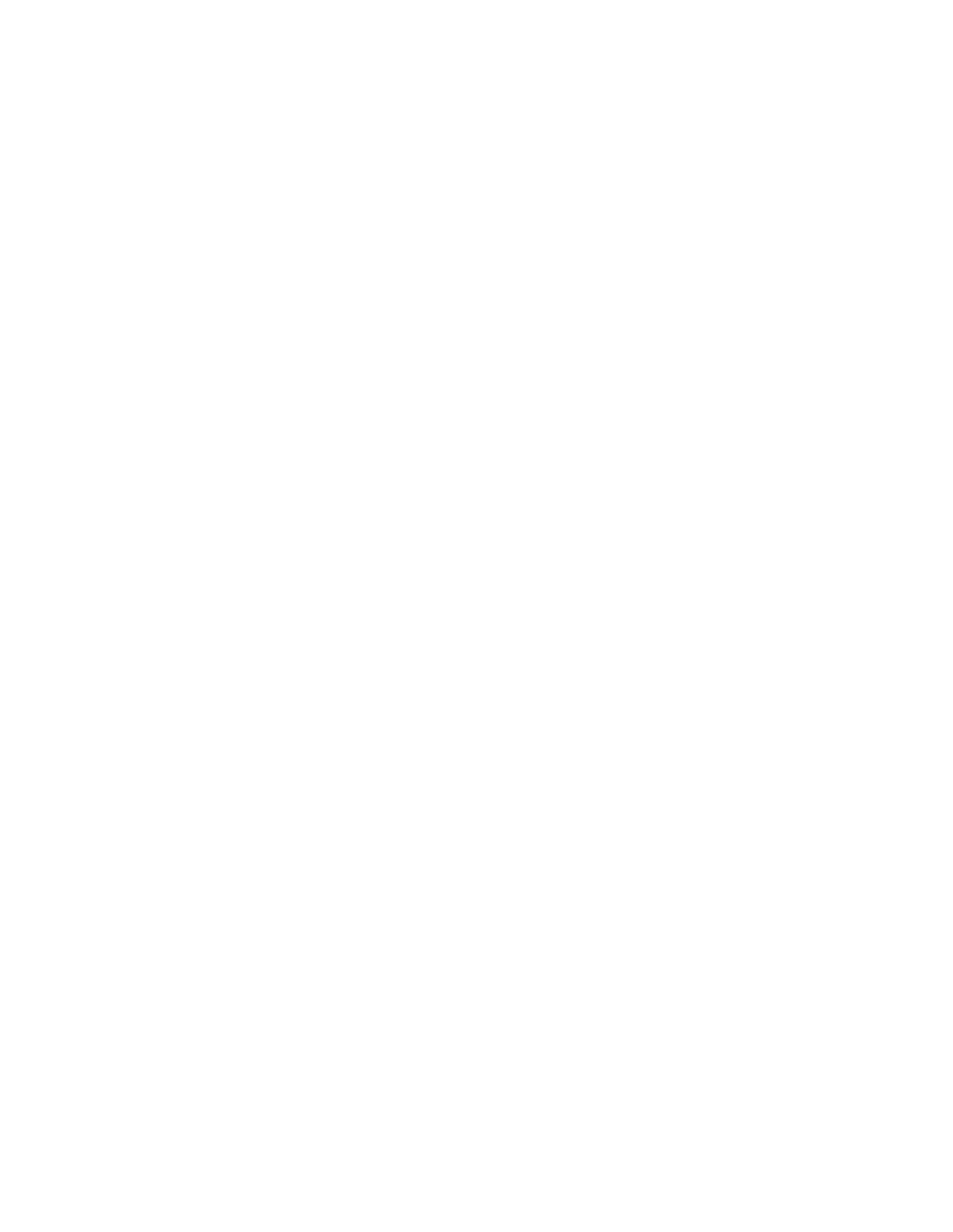# <span id="page-32-0"></span>Cluster Installation

This chapter describes the configuration of an RSoft cluster for both Windows and Linux systems. Synopsys' RSoft products support a customized version of the MPICH2 implementation of MPI from Argonne National Lab (Copyright 2002 Argonne National Lab). The complete distribution and further information regarding MPICH2 can be found at [http://www.mcs.anl.gov/mpi/mpich2/.](http://www.mcs.anl.gov/mpi/mpich2/)

# **3.A. Pre-Install Checklist**

Please read this section before starting to use clustering features.

*Licensing*

Clustering allows simulations to use multiple cores, CPUs, or machines utilizing the message passing interface (MPI). Clustering is included with every license of FullWAVE. The number of processes is limited by the number of FullWAVE licenses available, and each machine to be used in the cluster must be licensed for FullWAVE.

*Basic Software Installation*

Before configuring a cluster installation, the software should be installed on all nodes (computers) as described in the previous chapters.

*Cluster Installation and Testing*

It is recommended that all cluster users first configure and test a standalone cluster. Users who are licensed for network clustering can then proceed to configuring and testing a networked cluster.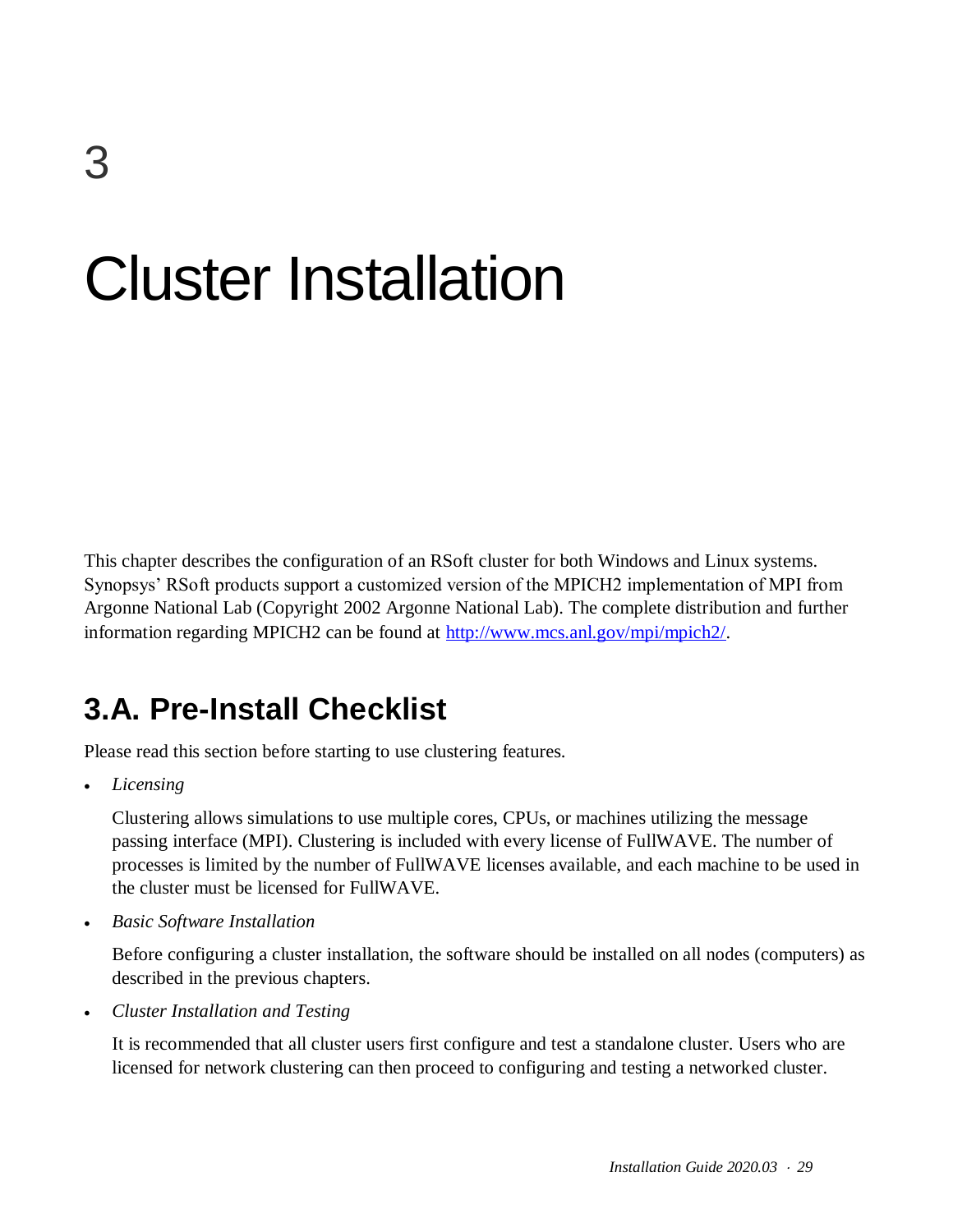# **3.B. Configuring and Testing a FullWAVE Cluster**

See Chapter 6 in the MOST manual for instructions on configuring and testing a MOST cluster.

A standalone (e.g. non-networked) cluster allows users to utilize multiple cores/CPUs in a single computer, and networked clusters allows users to utilize multiple cores/CPUs across a computer network.

# **3.B.1. 'Standalone' FullWAVE Clusters**

Standalone clustering is enabled by default. If the software installation has been successful, there should be no additional configuration necessary. If not, here are some steps to follow:

- Windows users need to install MPICH to use a 'standalone' FullWAVE cluster. This is done automatically during installation but can be done manually as described in [Section 1.G.2.](#page-9-0)
- Linux users need to set the environment variable  $P4$  RSHCOMMAND=rshlocal in their login script. This is automatically done by the software, but can be done manually if needed.

To test clustering, open the file \examples\FullWAVE\wg.ind in the CAD interface. Click the **Perform Simulation** button in the left toolbar. Make sure that *Auto* is set in the **Cluster Options** dialog and that **# Procs** is set to **Auto**. Click **OK** to start the clustered simulation. See the FullWAVE manual for more details about using clustering.

# **3.B.2. Configuring and Testing a Networked Cluster**

A networked cluster allows users to utilize multiple cores/CPUs/machines on a network. First the connectivity between the nodes must be ensured, and then the cluster can be tested. Note that clusters cannot be a mix of Windows and Linux machines.

### **Ensuring Network Connectivity**

Nodes within a cluster must be able to access the same simulation data and communicate with each other across the network to remotely start jobs and share data.

#### Windows Clusters

To ensure network connectivity under Windows, perform these steps:

*Configure firewall(s)*

Any firewalls on the network must be configured to allow MPICH2 traffic to pass through it.

*User accounts and running mpiexec*

MPICH2 requires that a single user account be able to remotely access and start simulation jobs on all computers in the cluster. The account should be created on each node if using a Windows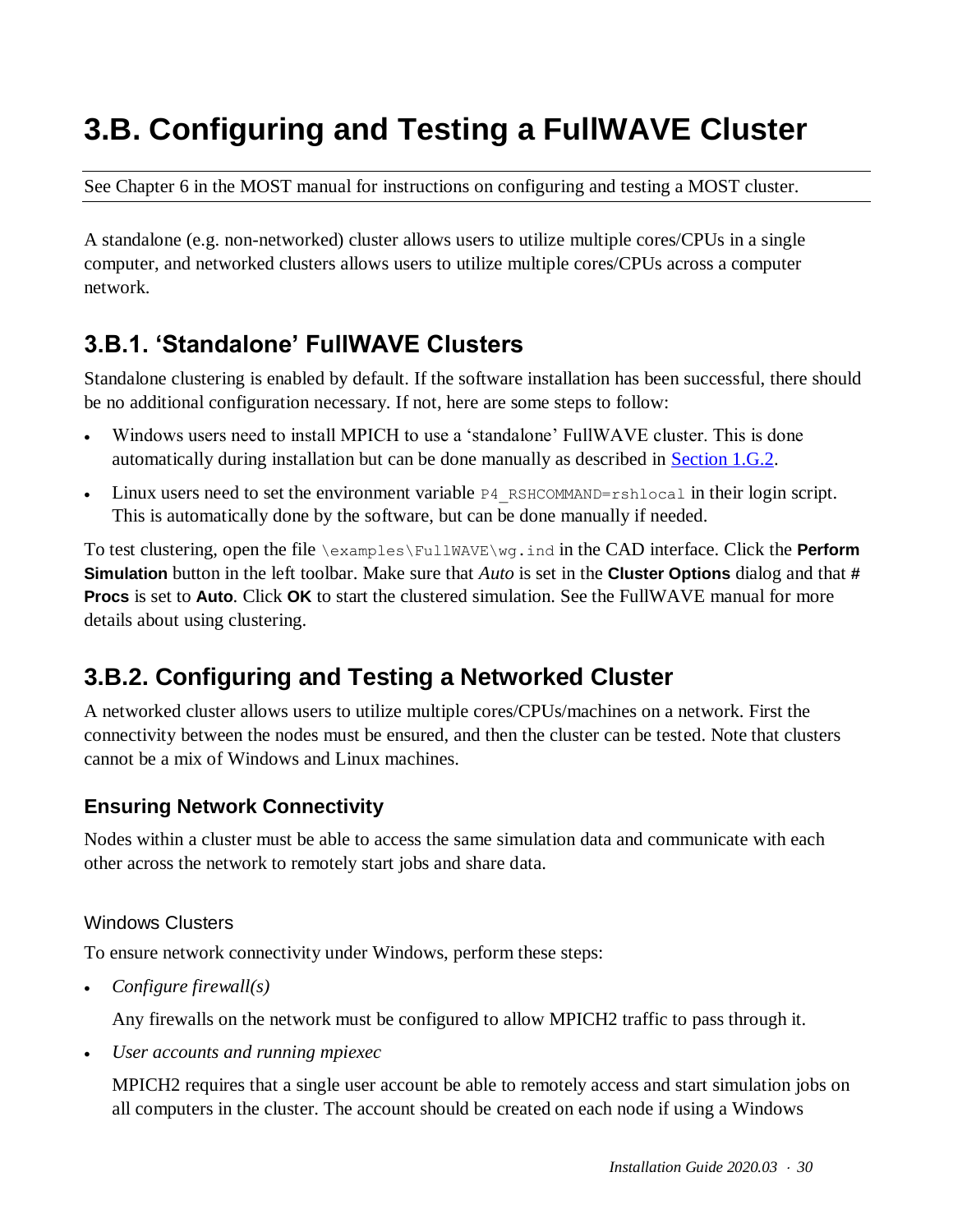workgroup, or created on the domain controller if using a Windows domain. Do not use user accounts with the name 'administrator' or blank passwords.

To enable MPICH2 access, issue this command on the master node:

mpiexec –register

Enter the username and password to be used. To check that the user does indeed have remote access, issue the command

mpiexec –validate –host cluster\_node\_name

where cluster node name is the name of a specific node computer. Repeat this test for all nodes in the cluster.

*Using a shared workspace*

The working directory where simulation files are stored must be a shared folder on the network that all cluster nodes can access and have full read/write permission. Furthermore, it must be accessible via the same path by all nodes in the cluster.

- Open design files  $(\cdot, \text{ind})$  via their UNC path on the master node. For example, if design files are located in the directory  $c:\t\times$  mp on a computer named master node, and this directory is shared on the network as cluster sims, open the file from the location \\master\_node\cluster\_sims.
- Map a shared drive to the shared directory where the design files are located. For example, if the local drive  $c:$  \tmp on the master node is shared on the network and mapped as z: on all the nodes, open the file from the mapped drive  $(z:\)$  on the master node.

In both scenarios, each node will be able to access the design files using the same path.

#### Linux Clusters

To ensure network connectivity under Linux, perform these steps:

*Configure firewall(s)*

Any firewalls on the network must be configured to allow MPI traffic to pass through it.

*Enable ssh*

You must enable ssh to remotely access nodes involved in a networked cluster (note ssh is not needed for local clustering). You should ask your system administrator if these steps are necessary as many systems already have this enabled:

- Add 'export P4 RSHCOMMAND=ssh' to your user login file.
- Assuming that the cluster has a shared directory structure and that your home directory is the same when you log into any node, issue the command 'ssh-keygen -t dsa' from your home directory.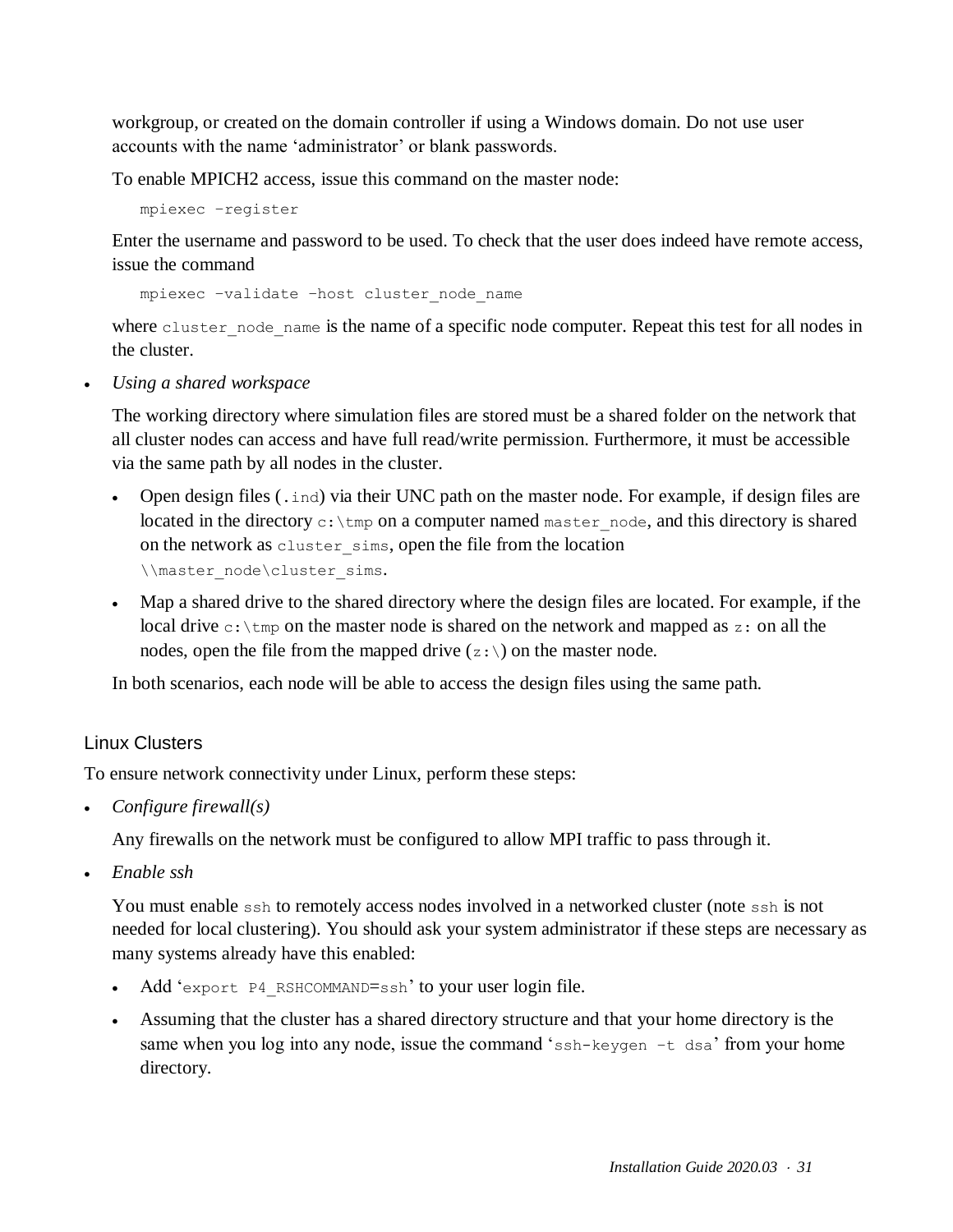- Accept all the defaults (including the empty passphrase), then issue the commands 'cd  $\sim$ /.ssh' and 'cp id dsa.pub authorized keys2'. This will allow you to ssh from one node to another without a password.
- Test this by using the command 'ssh cluster node name' twice from the master node. The first time you try each node, you will get a question about the authenticity of the host - type yes to continue. After that, you will not be asked again.
- This should be repeated for each cluster node.
- *Creating a shared workspace*

The working directory where simulation files are stored must be a shared folder on the network that all cluster nodes can access and have full read/write permission. Furthermore, it must be accessible via the same path by all nodes in the cluster. This is most easily done by accessing all design files and running all simulations with UNC paths. For example, if design files are located in the directory \tmp on a computer named master\_node, and this directory is shared on the network as cluster sims, open the file from the location  $\max\{c\text{ sims.}\}$ 

*Environment Variables*

In order for remote shells created by ssh to function correctly, they require any variables defined locally to be set in the new shell. Since ssh only uses standard shell initialization files, make sure that any environment variables used by RSoft software (RSLM\_SERVER, PATH, RSOFTPROGRAM\_PATH, LD LIBRARY PATH, etc.) are defined in the standard login file.

*X11 forwarding*

For FullWAVE simulation windows to appear on the master node, you must enable X11 forwarding in the ssh configuration file. This can be done by creating (or editing) the  $\sim/$ . ssh/config file and adding the line 'ForwardX11=yes'. FullWAVE can of course be used in a non-graphic mode if desired.

### **Testing a Networked FullWAVE Cluster**

First test each node separately and then test as a group.

#### Testing Nodes Separately

Open a command prompt on a node, move to the \examples\FullWAVE directory, and issue the following command:

fwmpirun –np1 –hosts localhost –show1 wg.ind

This command indicates that a clustered simulation of the file  $wq$ , ind should be performed on the local machine with one process (CPU). A FullWAVE simulation window should open showing a 'normal' simulation of a simple waveguide.

Next, issue this command to use two processes (CPUs) on the local machine: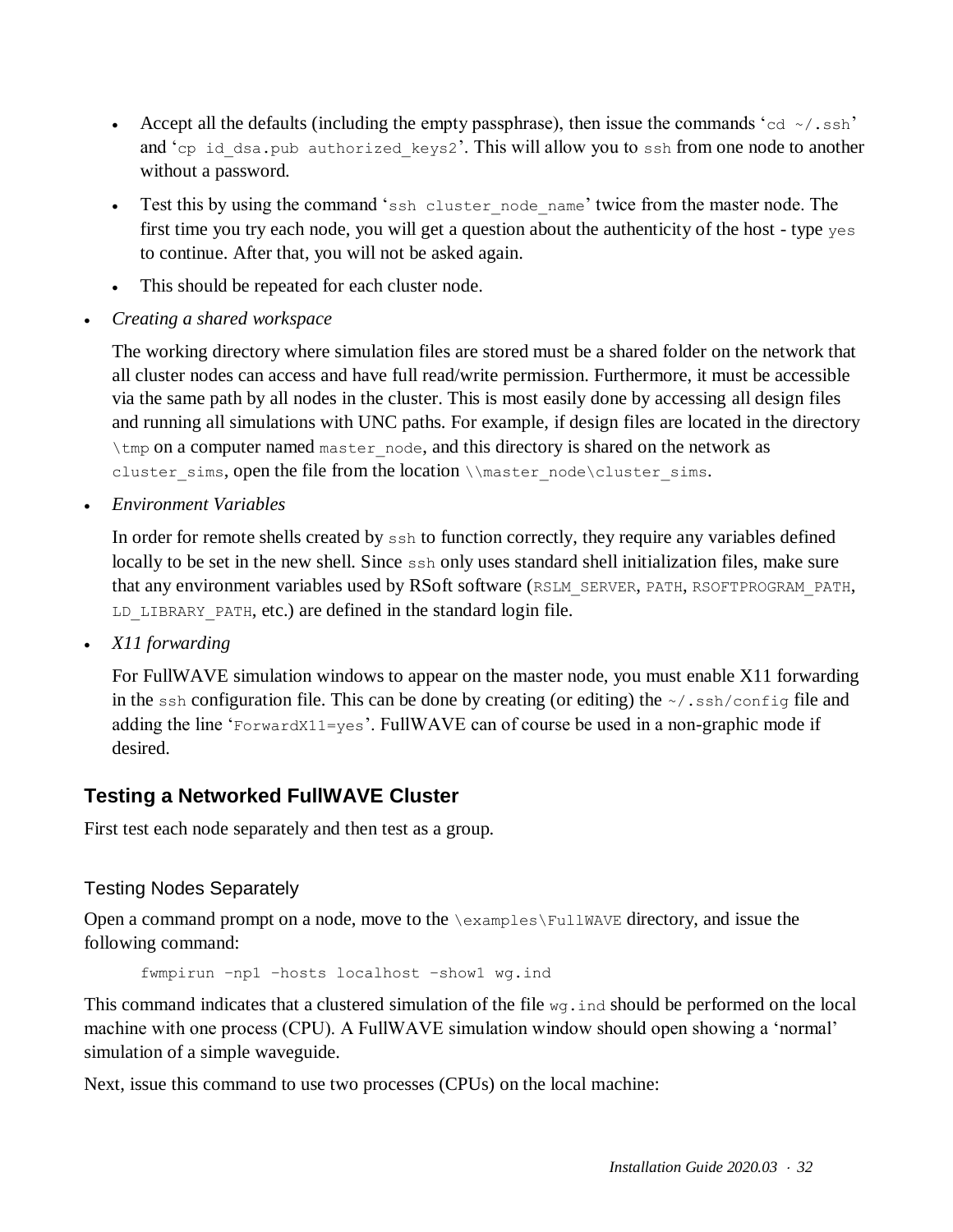```
fwmpirun –np2 –hosts localhost –show1 wg.ind
```
A FullWAVE simulation window should open that shows half of the simulation domain seen before. If this appears MPICH is working correctly. This should be repeated on all nodes to ensure they function correctly.

#### Testing Nodes Together

Once the nodes have been verified to work on their own, the networked aspect of the clustering can be tested. Open a command prompt on the master node and move to the shared directory created in the previous section. Copy the file  $\text{explessFullwave}\$ , ind to this directory and issue the command

```
fwmpirun –np2 –hosts master_node_name,cluster_node_name –show1 wg.ind
```
where master node name and cluster node name are the names of the master node and a cluster node respectively. Note that the path to the design file (wg.ind) might have to be modified as described in the previous section depending on where it is located. If everything has been set up correctly, a simulation window will open showing half of the simulation domain. Repeat this test with the rest of the cluster nodes to ensure they have been set up correctly.

For more details on the usage of FullWAVE clustering, including how to integrate FullWAVE with a cluster scheduling system, see Chapter 7 in the FullWAVE manual.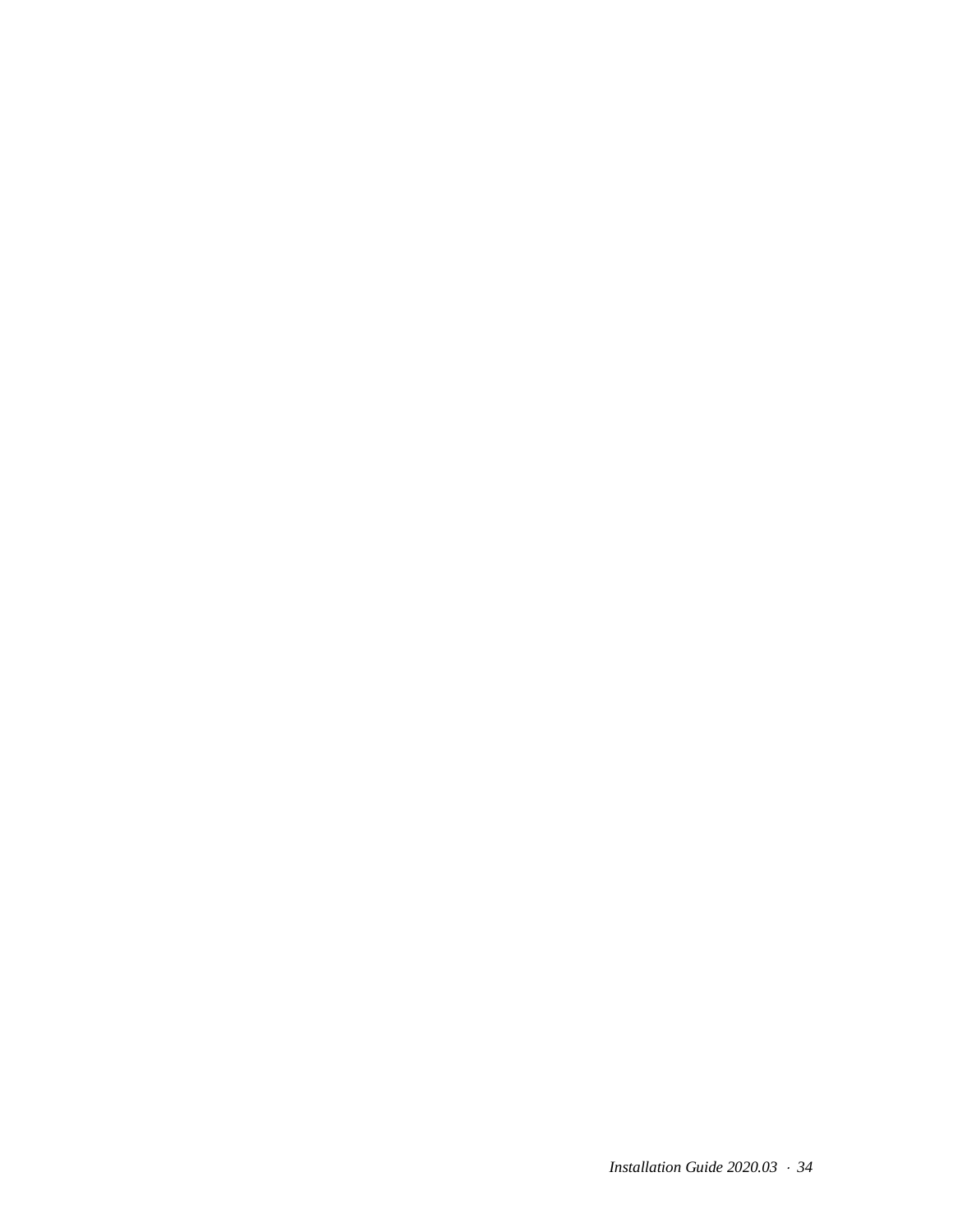# Uninstalling RSoft Tools

Should you choose to uninstall Synopsys' RSoft products, please follow these instructions:

# **4.A. Uninstalling the Package**

Before uninstalling the software, it is recommended to back up the installation directory including any license key files and user work.

Some of these steps require administrative (root) access and, if done incorrectly, can seriously impair your system; consult your IT department before performing any of these steps.

## **Windows:**

4

In most cases, it is sufficient to uninstall the package via the Add/Remove Programs option in the Control Panel. However, if it is necessary to completely remove the package, use these steps:

 Run the following commands from the command line (DOS Window) to remove the MPI daemon, the License Manager, and USB dongle driver:

smpd –remove rslmd –remove haspdinst –fremove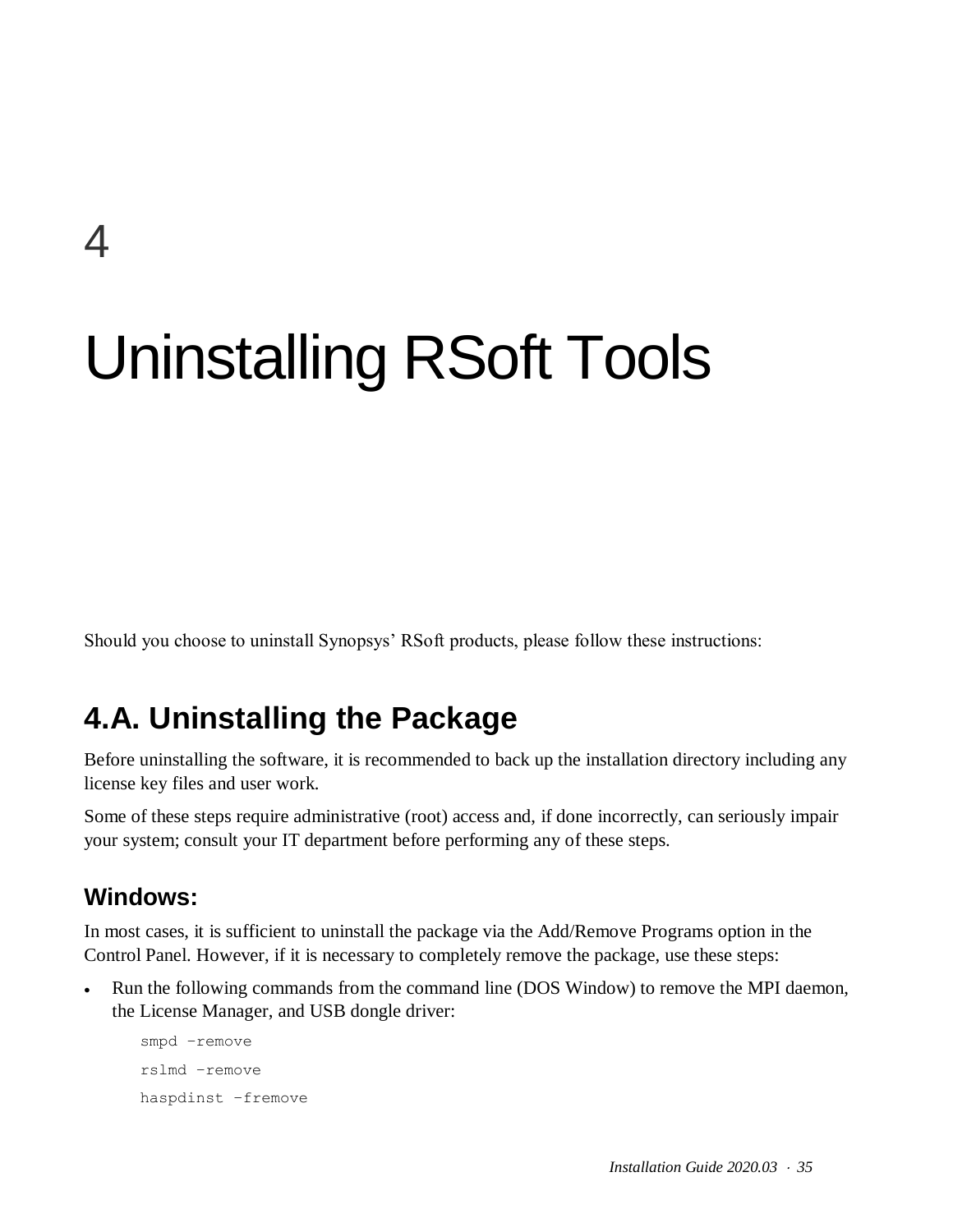- Remove the following environment variables if they exist: RSLM\_SERVER, RSOFT\_PROGRAMPATH, RSOFT\_LICENSEPATH, RSOFT\_MATLIB\_GROUP\_PATH, OT HLS\_IPADDR.
- Delete BCADW32.INI, WINPLOT.INI, and LASERMOD.INI from the user's home directory.
- Modify the PATH environment variable to remove RSoft's executable directories c: \rsoft\bin and c:\rsoft\bin32.
- Delete the installation directory ( $c: \R$ soft by default). If all of the above steps have been completed, it should be able to be removed. If not, contact us for assistance.
- If needed, uninstall SCL (Synopsys Common Licensing) from the Windows Control Panel.

# **Linux:**

To uninstall the package under Linux, remove any commands from login/startup scripts related to the package, including:

- Commands that start the USB dongle driver and License Daemon.
- Remove the following environment variables if they exist: RSLM\_SERVER, RSOFT\_PROGRAMPATH, RSOFT\_LICENSEPATH, LD\_LIBRARY\_PATH, RSOFT\_MATLIB\_GROUP\_PATH, OT HLS\_IPADDR.
- Commands that add the executable directories  $\sqrt{\frac{2\pi}{100}}$  rsoft/bin and /usr/local/rsoft/bin32 from the system PATH.

Finally, delete the installation directory /usr/local/rsoft.

# **4.B. Uninstalling Older Versions**

These instructions are for versions earlier than RSoft CAD 5.0g, OptSim 4.0, and LaserMOD 2.0.

To remove any of these versions, it is first recommended to back up any license key files and the installation directory (usually C:\BEAMPROP, C:\LINKSIM, or C:\LaserMOD on Windows, /usr/local/beamprop on Linux). Then, depending on the platform, perform the following:

These steps require administrative access and, if not done correctly, can seriously impair your system; consult your IT department before performing any of these steps.

- *Windows only*: Remove dongle driver by opening a Command Prompt (DOS Window), moving to the old installation directory, and issuing the following command: 'hldinst –remove' or 'hlinst – d'. If you are running a network license server, first stop and remove the server by typing 'hls32svc –remove'.
- *Linux only:* Remove any lines in  $rc$ . local or other startup scripts for the dongle driver.